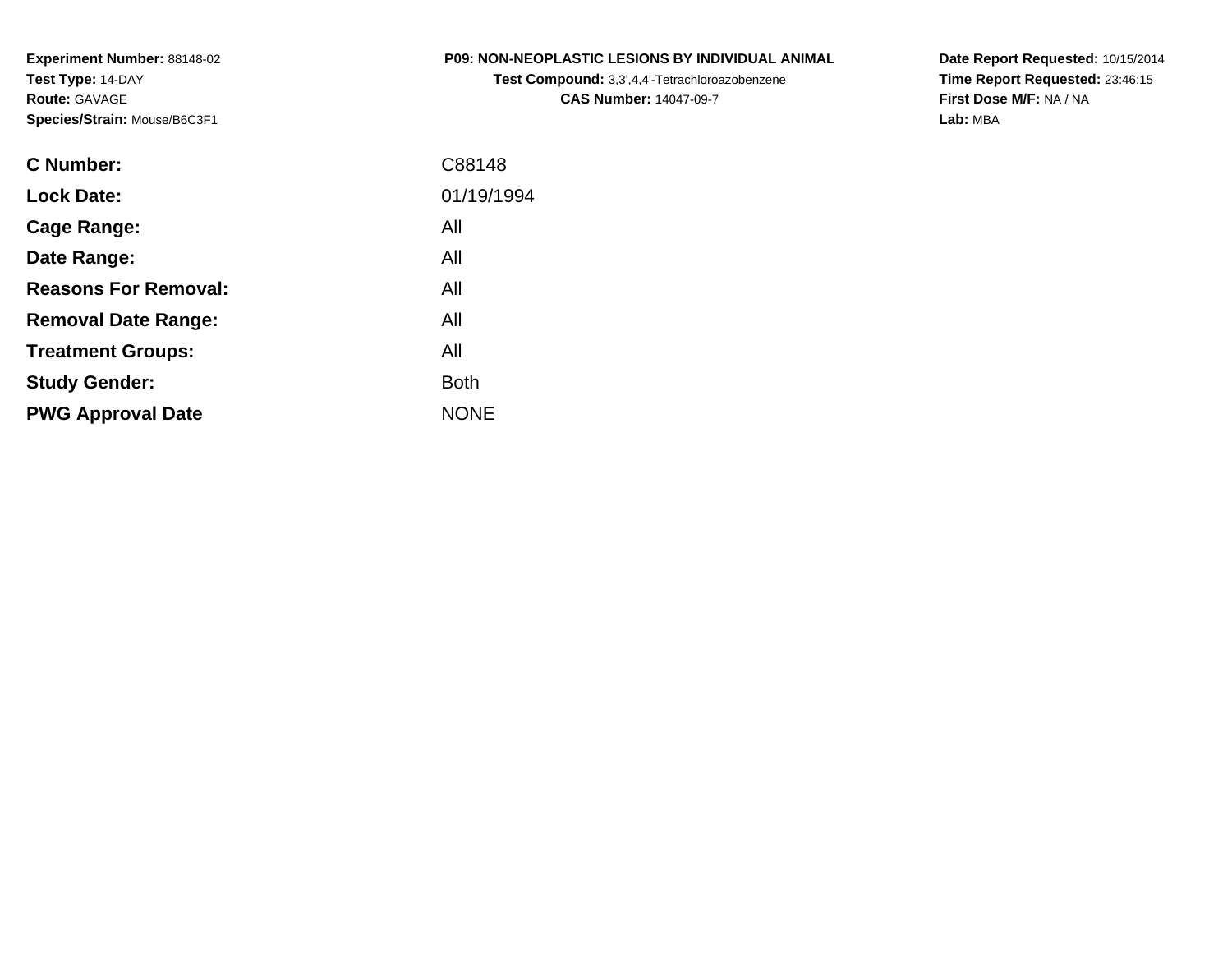**Experiment Number:** 88148-02

**Test Type:** 14-DAY

**Route:** GAVAGE

**Species/Strain:** Mouse/B6C3F1

#### **P09: NON-NEOPLASTIC LESIONS BY INDIVIDUAL ANIMAL**

**Test Compound:** 3,3',4,4'-Tetrachloroazobenzene

**CAS Number:** 14047-09-7

**Date Report Requested:** 10/15/2014**Time Report Requested:** 23:46:15**First Dose M/F:** NA / NA**Lab:** MBA

| <b>B6C3F1 Mouse Male</b><br>0 MG/KG | DAY ON TEST      | 0<br>0<br>1                             | 0<br>0<br>1                                                 | 0<br>0<br>$\boldsymbol{l}$                        | 0<br>0<br>1                        | 0<br>0<br>1                                       |   |                       |     |
|-------------------------------------|------------------|-----------------------------------------|-------------------------------------------------------------|---------------------------------------------------|------------------------------------|---------------------------------------------------|---|-----------------------|-----|
|                                     | <b>ANIMAL ID</b> | $\overline{7}$<br>0<br>0<br>0<br>0<br>1 | $\overline{7}$<br>$\mathbf 0$<br>0<br>$\mathbf 0$<br>0<br>2 | $\overline{7}$<br>0<br>0<br>$\mathbf 0$<br>0<br>3 | 7<br>0<br>0<br>$\pmb{0}$<br>0<br>4 | $\overline{7}$<br>$\mathbf 0$<br>0<br>0<br>0<br>5 |   | <i><b>*TOTALS</b></i> |     |
| <b>Alimentary System</b>            |                  |                                         |                                                             |                                                   |                                    |                                                   |   |                       |     |
| Gallbladder                         |                  | ÷                                       | ÷                                                           | +                                                 | +                                  | ÷                                                 | 5 |                       |     |
| Liver                               |                  | $\ddot{}$                               | $+$                                                         | $+$                                               | $+$                                | $\pm$                                             | 5 |                       |     |
| Hemorrhage, Focal                   |                  |                                         |                                                             | 1                                                 |                                    |                                                   |   | 1                     | 1.0 |
| Stomach, Forestomach                |                  | ٠                                       | $+$                                                         | $+$                                               | $\pm$                              | $\pm$                                             | 5 |                       |     |
| Stomach, Glandular                  |                  | $\ddot{}$                               | $\ddot{}$                                                   | $\ddot{}$                                         | $+$                                | $\ddot{}$                                         | 5 |                       |     |
| <b>Cardiovascular System</b>        |                  |                                         |                                                             |                                                   |                                    |                                                   |   |                       |     |
| <b>NONE</b>                         |                  |                                         |                                                             |                                                   |                                    |                                                   |   |                       |     |
| <b>Endocrine System</b>             |                  |                                         |                                                             |                                                   |                                    |                                                   |   |                       |     |
| <b>NONE</b>                         |                  |                                         |                                                             |                                                   |                                    |                                                   |   |                       |     |
| <b>General Body System</b>          |                  |                                         |                                                             |                                                   |                                    |                                                   |   |                       |     |
| <b>NONE</b>                         |                  |                                         |                                                             |                                                   |                                    |                                                   |   |                       |     |
| <b>Genital System</b>               |                  |                                         |                                                             |                                                   |                                    |                                                   |   |                       |     |
| <b>NONE</b>                         |                  |                                         |                                                             |                                                   |                                    |                                                   |   |                       |     |
| <b>Hematopoietic System</b>         |                  |                                         |                                                             |                                                   |                                    |                                                   |   |                       |     |
| Lymph Node, Mesenteric              |                  | +                                       | ٠                                                           | +                                                 | +                                  | ٠                                                 | 5 |                       |     |
| Spleen                              |                  | $\pm$                                   | $\pm$                                                       | $\pm$                                             | $+$                                | $\pm$                                             | 5 |                       |     |
| Thymus                              |                  | +                                       | +                                                           | +                                                 | +                                  | +                                                 | 5 |                       |     |
| <b>Integumentary System</b>         |                  |                                         |                                                             |                                                   |                                    |                                                   |   |                       |     |

\* ..Total animals with tissue examined microscopically; Total animals with lesion and mean severity grade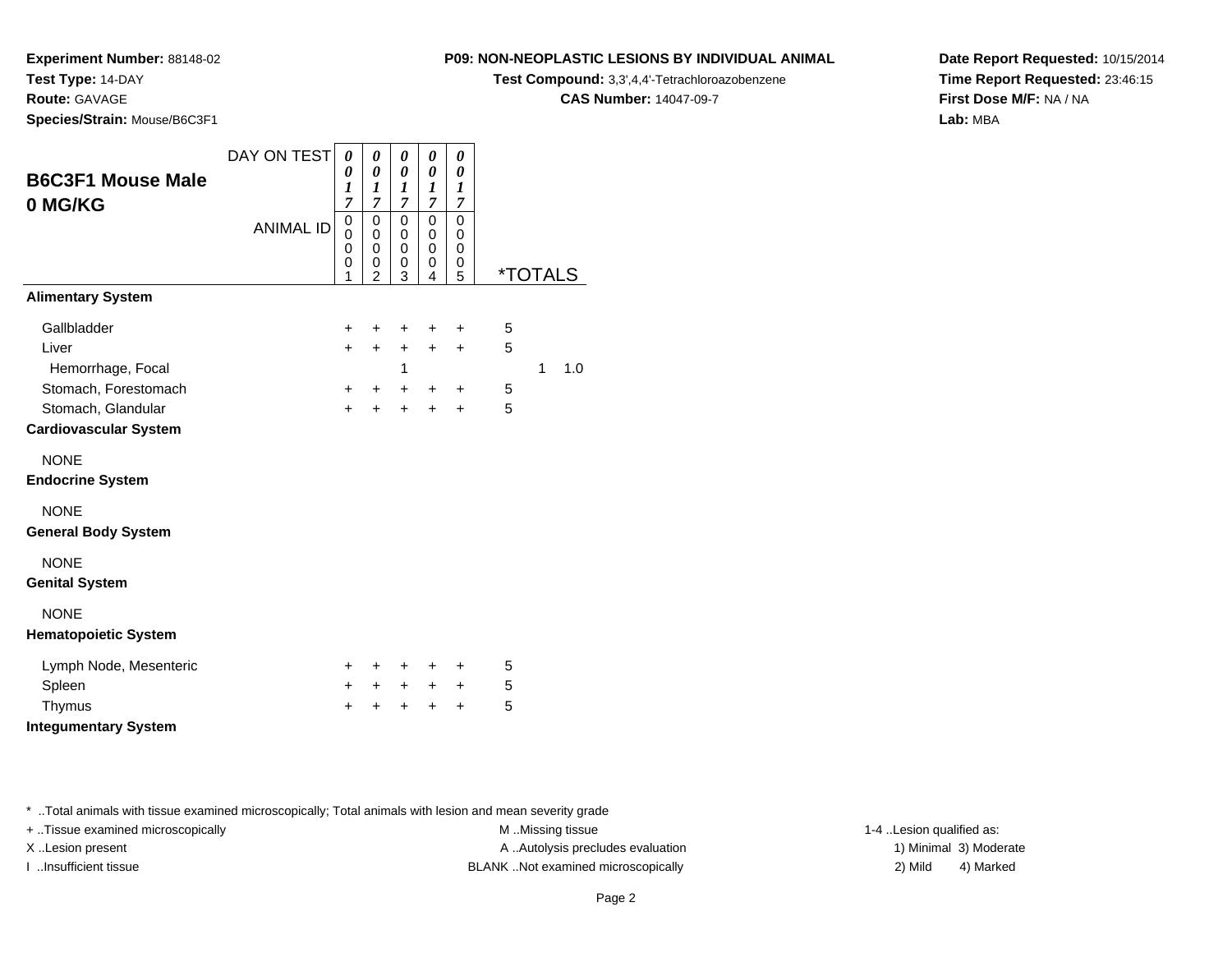**Experiment Number:** 88148-02**Test Type:** 14-DAY**Route:** GAVAGE

**Species/Strain:** Mouse/B6C3F1

| <b>B6C3F1 Mouse Male</b> | DAY ON TEST      | 0<br>$\overline{ }$ | 0<br>7                | 0<br>~                | U<br>0<br>~      | 0<br>0<br>7           |    |
|--------------------------|------------------|---------------------|-----------------------|-----------------------|------------------|-----------------------|----|
| 0 MG/KG                  | <b>ANIMAL ID</b> | 0<br>0<br>0<br>0    | 0<br>0<br>0<br>0<br>◠ | υ<br>0<br>0<br>0<br>ົ | U<br>0<br>0<br>0 | 0<br>0<br>0<br>0<br>5 | ×. |

NONE

**Musculoskeletal System**

NONE

**Nervous System**

NONE

**Respiratory System**

NONE

**Special Senses System**

NONE

**Urinary System**

Kidney

 $\mathsf y$ <sup>+</sup> <sup>+</sup> <sup>+</sup> + 5

\* ..Total animals with tissue examined microscopically; Total animals with lesion and mean severity grade

+ ..Tissue examined microscopically examined microscopically examined as:  $M$  ..Missing tissue 1-4 ..Lesion qualified as: X..Lesion present **A ..Autolysis precludes evaluation** A ..Autolysis precludes evaluation 1) Minimal 3) Moderate I ..Insufficient tissue BLANK ..Not examined microscopically 2) Mild 4) Marked

## Page 3

**Date Report Requested:** 10/15/2014**Time Report Requested:** 23:46:16**First Dose M/F:** NA / NA**Lab:** MBA

# **P09: NON-NEOPLASTIC LESIONS BY INDIVIDUAL ANIMAL**

**Test Compound:** 3,3',4,4'-Tetrachloroazobenzene

**CAS Number:** 14047-09-7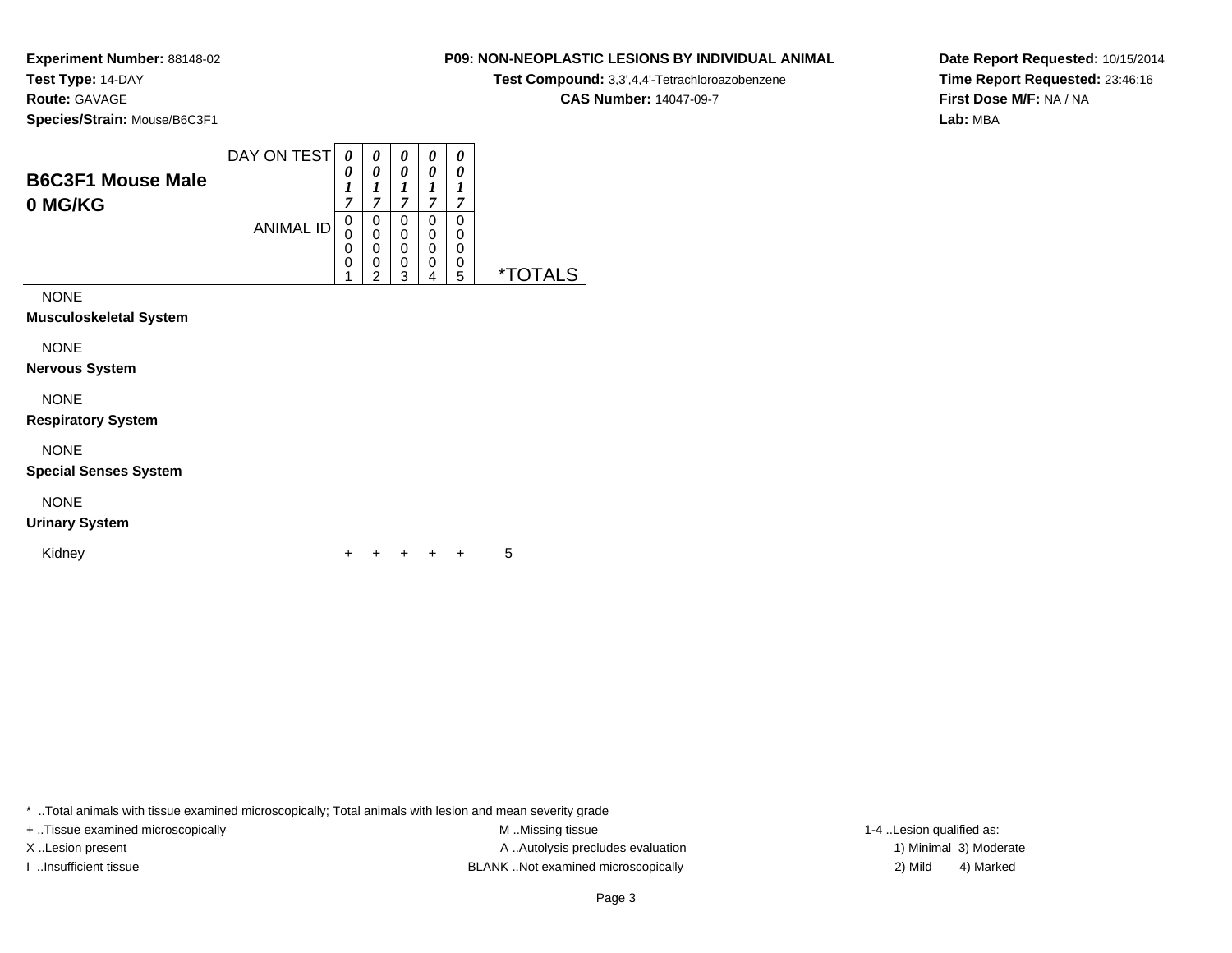| Experiment Number: 88148-02       |                  | P09: NON-NEOPLASTIC LESIONS BY INDIVIDUAL ANIMAL                                                        | Date Report Requested: 10/15/2014   |
|-----------------------------------|------------------|---------------------------------------------------------------------------------------------------------|-------------------------------------|
| Test Type: 14-DAY                 |                  | Test Compound: 3,3',4,4'-Tetrachloroazobenzene                                                          | Time Report Requested: 23:46:16     |
| Route: GAVAGE                     |                  | <b>CAS Number: 14047-09-7</b>                                                                           | First Dose M/F: NA / NA<br>Lab: MBA |
| Species/Strain: Mouse/B6C3F1      |                  |                                                                                                         |                                     |
|                                   | DAY ON TEST      |                                                                                                         |                                     |
| <b>B6C3F1 Mouse Male</b>          |                  |                                                                                                         |                                     |
| 1 MG/KG                           |                  |                                                                                                         |                                     |
|                                   | <b>ANIMAL ID</b> |                                                                                                         |                                     |
|                                   |                  | <i><b>*TOTALS</b></i>                                                                                   |                                     |
| <b>Alimentary System</b>          |                  |                                                                                                         |                                     |
| <b>NONE</b>                       |                  |                                                                                                         |                                     |
| <b>Cardiovascular System</b>      |                  |                                                                                                         |                                     |
| <b>NONE</b>                       |                  |                                                                                                         |                                     |
| <b>Endocrine System</b>           |                  |                                                                                                         |                                     |
| <b>NONE</b>                       |                  |                                                                                                         |                                     |
| <b>General Body System</b>        |                  |                                                                                                         |                                     |
| <b>NONE</b>                       |                  |                                                                                                         |                                     |
| <b>Genital System</b>             |                  |                                                                                                         |                                     |
| <b>NONE</b>                       |                  |                                                                                                         |                                     |
| <b>Hematopoietic System</b>       |                  |                                                                                                         |                                     |
| <b>NONE</b>                       |                  |                                                                                                         |                                     |
| <b>Integumentary System</b>       |                  |                                                                                                         |                                     |
| <b>NONE</b>                       |                  |                                                                                                         |                                     |
| <b>Musculoskeletal System</b>     |                  |                                                                                                         |                                     |
| <b>NONE</b>                       |                  |                                                                                                         |                                     |
| <b>Nervous System</b>             |                  |                                                                                                         |                                     |
|                                   |                  |                                                                                                         |                                     |
| <b>NONE</b>                       |                  |                                                                                                         |                                     |
|                                   |                  |                                                                                                         |                                     |
|                                   |                  |                                                                                                         |                                     |
|                                   |                  | * Total animals with tissue examined microscopically; Total animals with lesion and mean severity grade |                                     |
| + Tissue examined microscopically |                  | M Missing tissue                                                                                        | 1-4 Lesion qualified as:            |

X..Lesion present **A ..Autolysis precludes evaluation** A ..Autolysis precludes evaluation 1) Minimal 3) Moderate I ..Insufficient tissue BLANK ..Not examined microscopically 2) Mild 4) Marked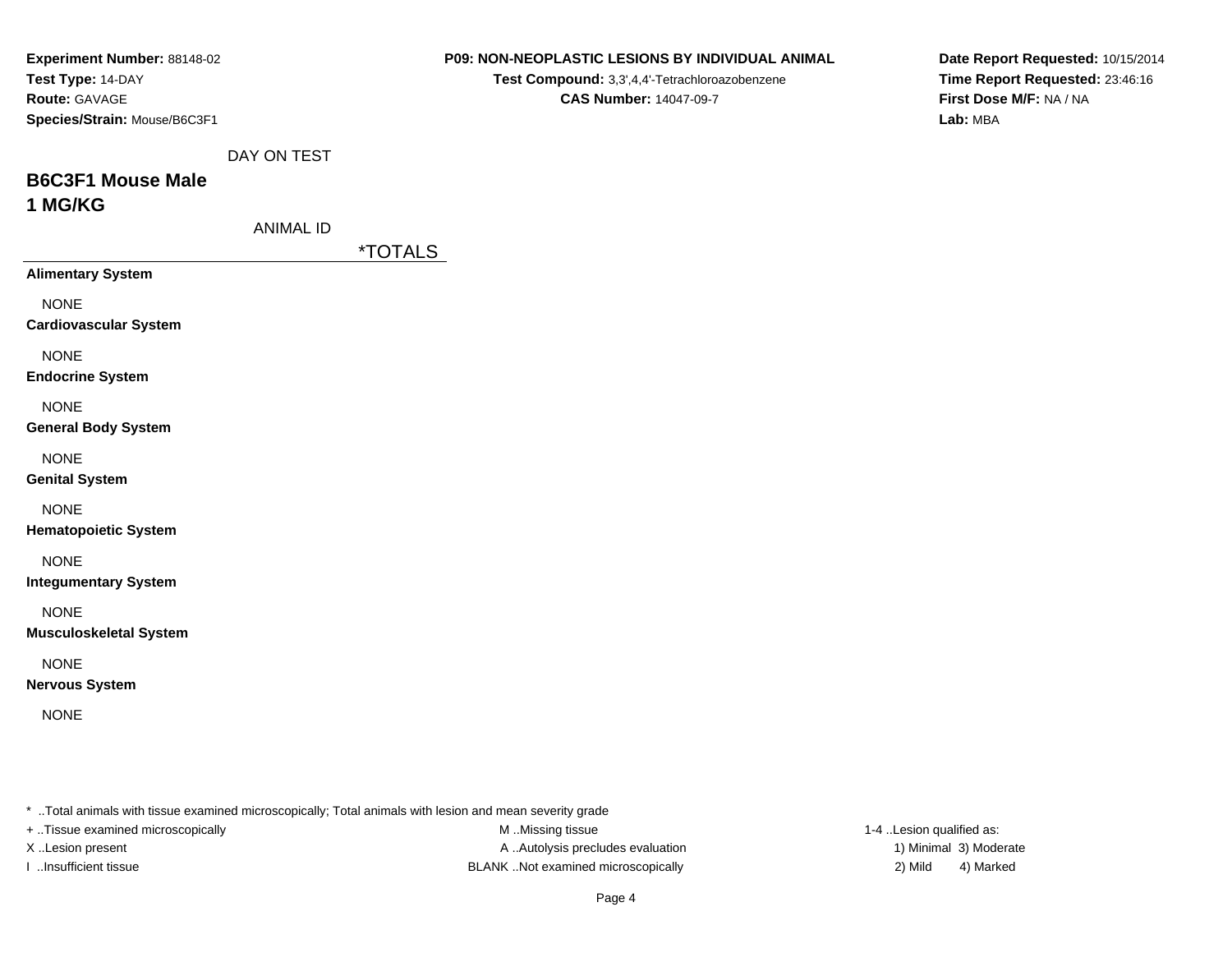| <b>Experiment Number: 88148-02</b> |
|------------------------------------|
| Test Type: 14-DAY                  |
| <b>Route: GAVAGE</b>               |
| Species/Strain: Mouse/B6C3F1       |

**Test Compound:** 3,3',4,4'-Tetrachloroazobenzene**CAS Number:** 14047-09-7

**Date Report Requested:** 10/15/2014**Time Report Requested:** 23:46:16**First Dose M/F:** NA / NA**Lab:** MBA

DAY ON TEST

### **B6C3F1 Mouse Male1 MG/KG**

ANIMAL ID

\*TOTALS

**Respiratory System**

NONE

**Special Senses System**

NONE

**Urinary System**

NONE

\* ..Total animals with tissue examined microscopically; Total animals with lesion and mean severity grade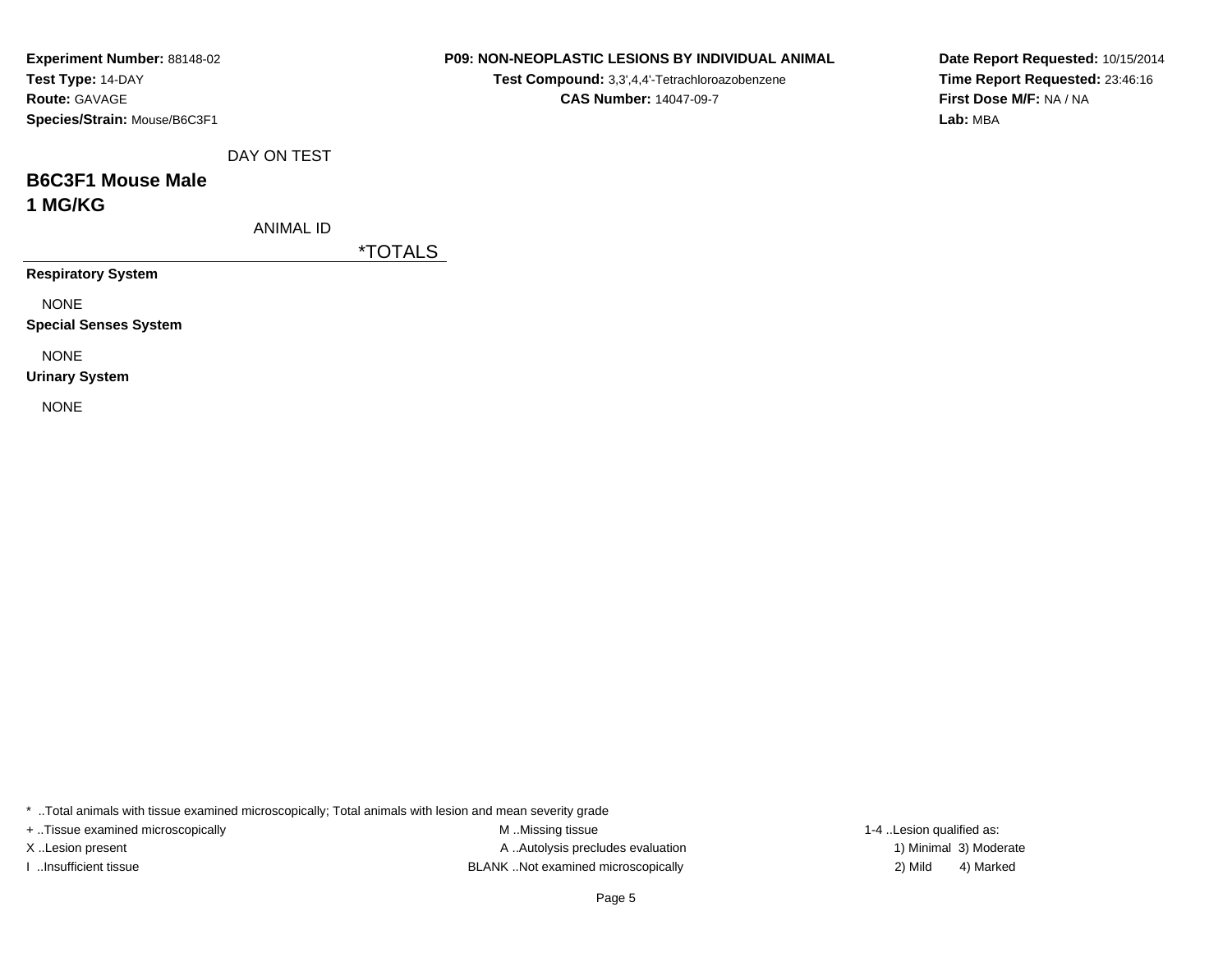| Experiment Number: 88148-02  |
|------------------------------|
| Test Type: 14-DAY            |
| <b>Route: GAVAGE</b>         |
| Species/Strain: Mouse/B6C3F1 |

**Test Compound:** 3,3',4,4'-Tetrachloroazobenzene**CAS Number:** 14047-09-7

**Date Report Requested:** 10/15/2014**Time Report Requested:** 23:46:16**First Dose M/F:** NA / NA**Lab:** MBA

DAY ON TEST

# **B6C3F1 Mouse Male3.2 MG/KG**

ANIMAL ID

\*TOTALS

**Alimentary System**

NONE

**Cardiovascular System**

NONE

**Endocrine System**

NONE

#### **General Body System**

NONE

**Genital System**

NONE

**Hematopoietic System**

NONE

**Integumentary System**

NONE

**Musculoskeletal System**

NONE

**Nervous System**

NONE

\* ..Total animals with tissue examined microscopically; Total animals with lesion and mean severity grade

+ ..Tissue examined microscopically examined microscopically examined as:  $M$  ..Missing tissue 1-4 ..Lesion qualified as:

X..Lesion present **A ..Autolysis precludes evaluation** A ..Autolysis precludes evaluation 1) Minimal 3) Moderate I ..Insufficient tissue BLANK ..Not examined microscopically 2) Mild 4) Marked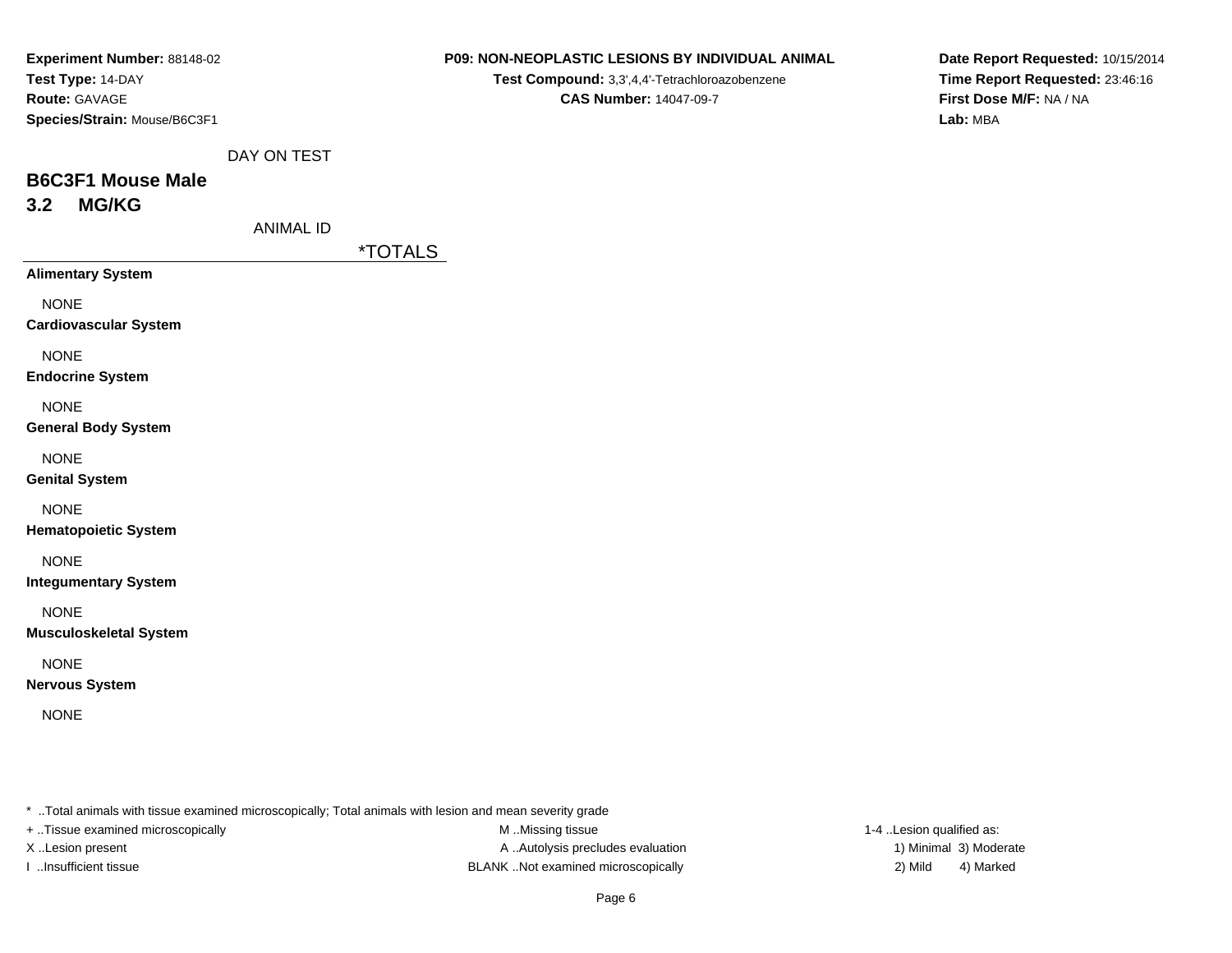#### **P09: NON-NEOPLASTIC LESIONS BY INDIVIDUAL ANIMAL**

**Test Compound:** 3,3',4,4'-Tetrachloroazobenzene**CAS Number:** 14047-09-7

**Date Report Requested:** 10/15/2014**Time Report Requested:** 23:46:16**First Dose M/F:** NA / NA**Lab:** MBA

DAY ON TEST

# **B6C3F1 Mouse Male3.2 MG/KG**

ANIMAL ID

\*TOTALS

**Respiratory System**

NONE

**Special Senses System**

NONE

**Urinary System**

NONE

\* ..Total animals with tissue examined microscopically; Total animals with lesion and mean severity grade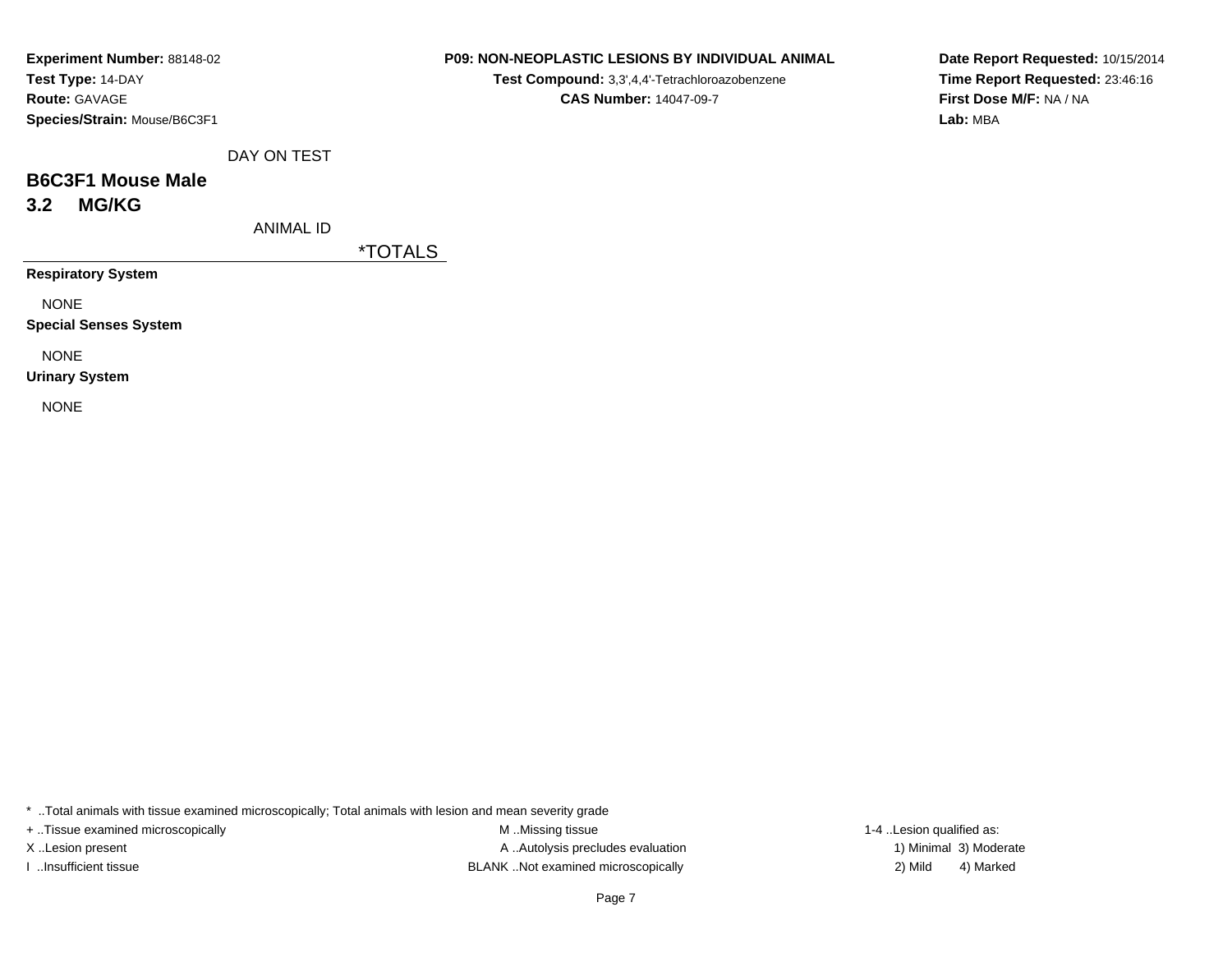| Experiment Number: 88148-02       |                  | P09: NON-NEOPLASTIC LESIONS BY INDIVIDUAL ANIMAL                                                        | Date Report Requested: 10/15/2014 |
|-----------------------------------|------------------|---------------------------------------------------------------------------------------------------------|-----------------------------------|
| Test Type: 14-DAY                 |                  | Test Compound: 3,3',4,4'-Tetrachloroazobenzene                                                          | Time Report Requested: 23:46:16   |
| Route: GAVAGE                     |                  | <b>CAS Number: 14047-09-7</b>                                                                           | First Dose M/F: NA / NA           |
| Species/Strain: Mouse/B6C3F1      |                  |                                                                                                         | Lab: MBA                          |
|                                   | DAY ON TEST      |                                                                                                         |                                   |
| <b>B6C3F1 Mouse Male</b>          |                  |                                                                                                         |                                   |
| 10 MG/KG                          |                  |                                                                                                         |                                   |
|                                   | <b>ANIMAL ID</b> |                                                                                                         |                                   |
|                                   |                  | <i><b>*TOTALS</b></i>                                                                                   |                                   |
| <b>Alimentary System</b>          |                  |                                                                                                         |                                   |
| <b>NONE</b>                       |                  |                                                                                                         |                                   |
| <b>Cardiovascular System</b>      |                  |                                                                                                         |                                   |
| <b>NONE</b>                       |                  |                                                                                                         |                                   |
| <b>Endocrine System</b>           |                  |                                                                                                         |                                   |
| <b>NONE</b>                       |                  |                                                                                                         |                                   |
| <b>General Body System</b>        |                  |                                                                                                         |                                   |
| <b>NONE</b>                       |                  |                                                                                                         |                                   |
| <b>Genital System</b>             |                  |                                                                                                         |                                   |
| <b>NONE</b>                       |                  |                                                                                                         |                                   |
| <b>Hematopoietic System</b>       |                  |                                                                                                         |                                   |
| <b>NONE</b>                       |                  |                                                                                                         |                                   |
| <b>Integumentary System</b>       |                  |                                                                                                         |                                   |
| <b>NONE</b>                       |                  |                                                                                                         |                                   |
| <b>Musculoskeletal System</b>     |                  |                                                                                                         |                                   |
| <b>NONE</b>                       |                  |                                                                                                         |                                   |
| <b>Nervous System</b>             |                  |                                                                                                         |                                   |
|                                   |                  |                                                                                                         |                                   |
| <b>NONE</b>                       |                  |                                                                                                         |                                   |
|                                   |                  |                                                                                                         |                                   |
|                                   |                  |                                                                                                         |                                   |
|                                   |                  | * Total animals with tissue examined microscopically; Total animals with lesion and mean severity grade |                                   |
| + Tissue examined microscopically |                  | M Missing tissue                                                                                        | 1-4 Lesion qualified as:          |

X..Lesion present **A ..Autolysis precludes evaluation** A ..Autolysis precludes evaluation 1) Minimal 3) Moderate I ..Insufficient tissue BLANK ..Not examined microscopically 2) Mild 4) Marked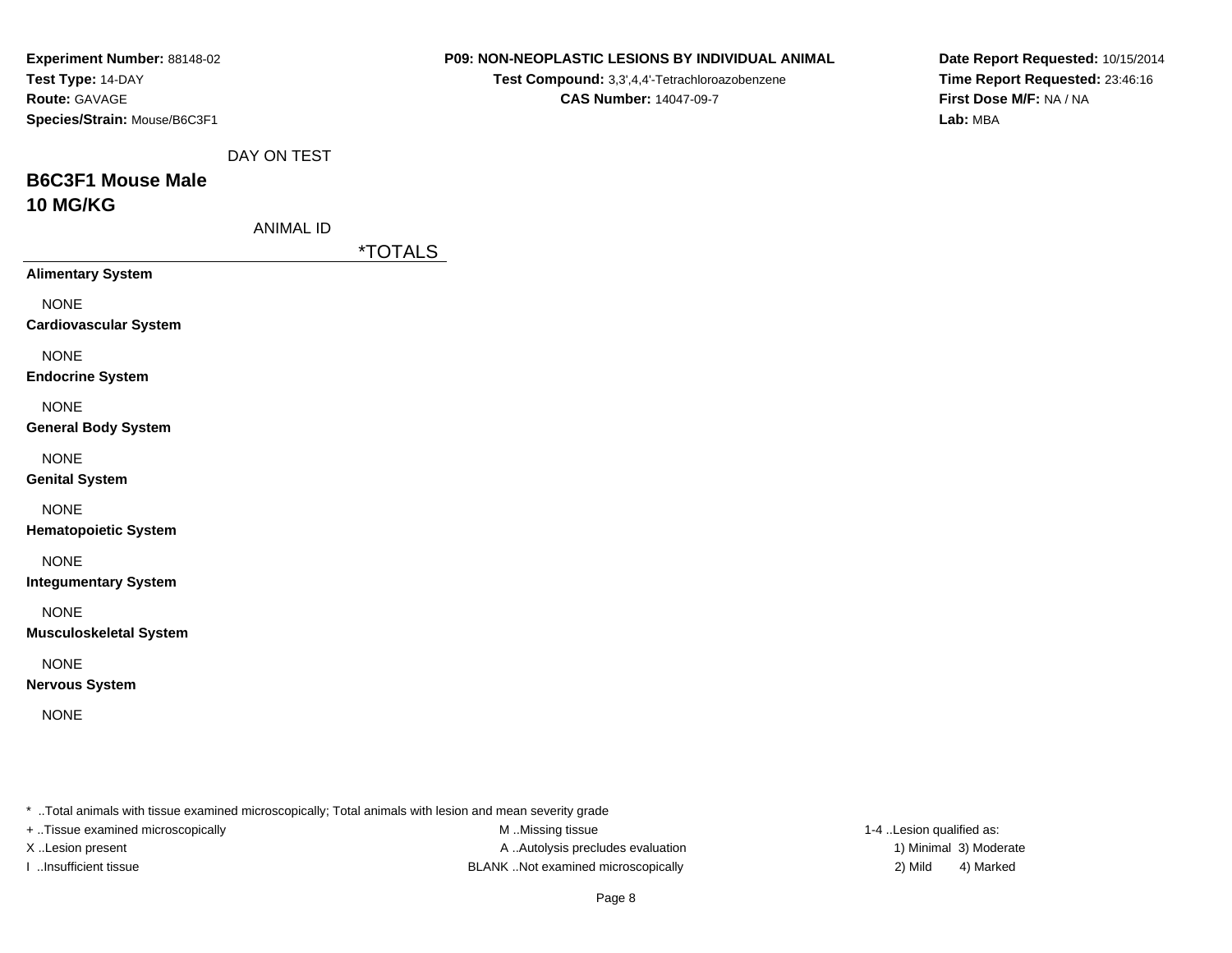| <b>Experiment Number: 88148-02</b> |
|------------------------------------|
| Test Type: 14-DAY                  |
| <b>Route: GAVAGE</b>               |
| Species/Strain: Mouse/B6C3F1       |

**Test Compound:** 3,3',4,4'-Tetrachloroazobenzene**CAS Number:** 14047-09-7

**Date Report Requested:** 10/15/2014**Time Report Requested:** 23:46:16**First Dose M/F:** NA / NA**Lab:** MBA

DAY ON TEST

### **B6C3F1 Mouse Male10 MG/KG**

ANIMAL ID

\*TOTALS

**Respiratory System**

NONE

**Special Senses System**

NONE

**Urinary System**

NONE

\* ..Total animals with tissue examined microscopically; Total animals with lesion and mean severity grade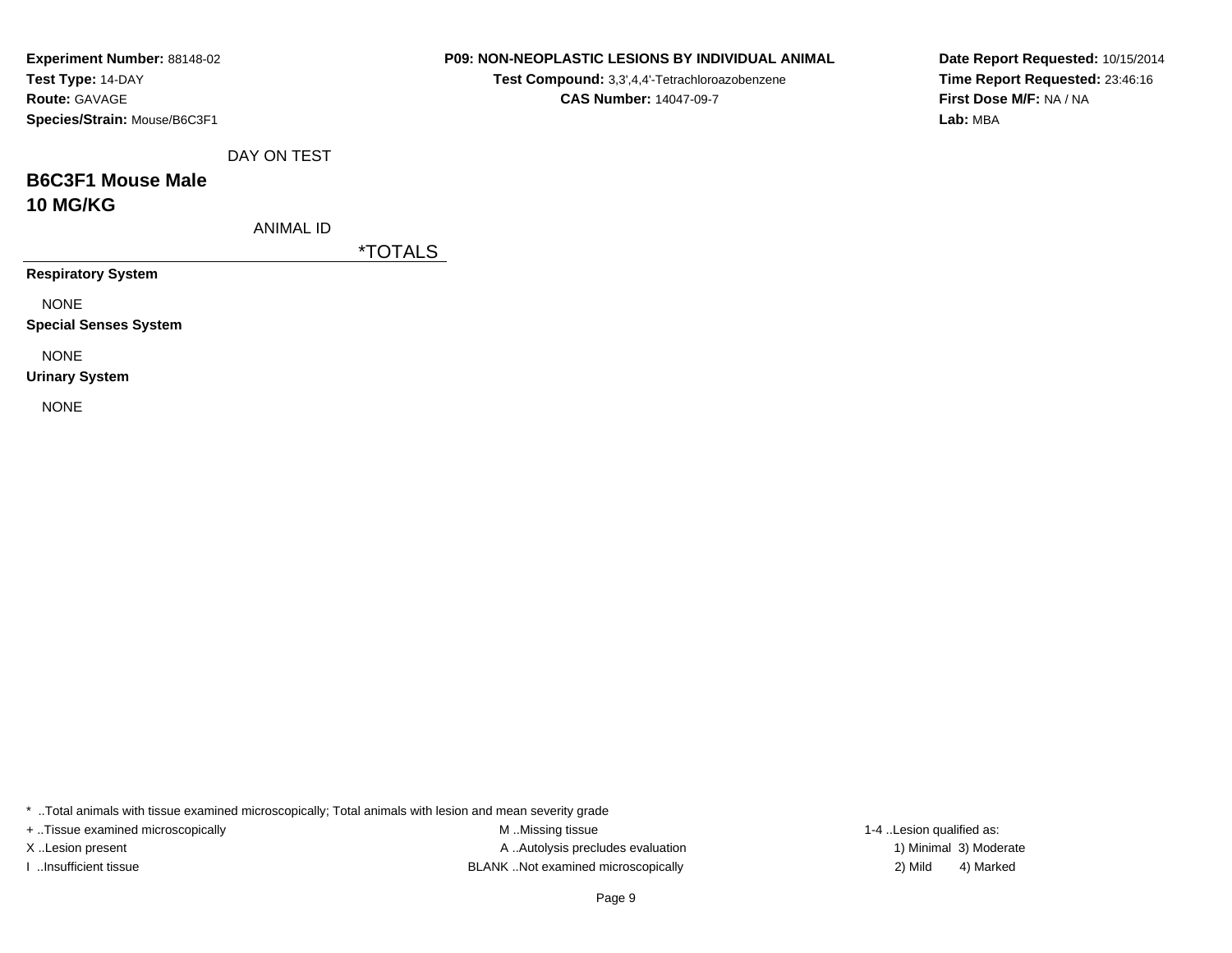#### **P09: NON-NEOPLASTIC LESIONS BY INDIVIDUAL ANIMAL**

**Test Compound:** 3,3',4,4'-Tetrachloroazobenzene

**CAS Number:** 14047-09-7

**Date Report Requested:** 10/15/2014**Time Report Requested:** 23:46:16**First Dose M/F:** NA / NA**Lab:** MBA

| <b>B6C3F1 Mouse Male</b><br><b>32 MG/KG</b> | DAY ON TEST      | 0<br>0<br>$\boldsymbol{l}$<br>$\overline{7}$                                      | 0<br>$\boldsymbol{\theta}$<br>$\boldsymbol{l}$<br>$\boldsymbol{7}$ | 0<br>$\pmb{\theta}$<br>$\boldsymbol{l}$<br>$\overline{7}$ | 0<br>0<br>$\boldsymbol{I}$<br>$\overline{7}$   | 0<br>$\boldsymbol{\theta}$<br>$\boldsymbol{l}$<br>$\boldsymbol{7}$ |                       |
|---------------------------------------------|------------------|-----------------------------------------------------------------------------------|--------------------------------------------------------------------|-----------------------------------------------------------|------------------------------------------------|--------------------------------------------------------------------|-----------------------|
|                                             | <b>ANIMAL ID</b> | $\mathsf 0$<br>$\mathbf 0$<br>$\begin{smallmatrix} 0 \\ 2 \end{smallmatrix}$<br>1 | $\mbox{O}$<br>$\pmb{0}$<br>$\pmb{0}$<br>$\frac{2}{2}$              | 0<br>$\pmb{0}$<br>$\mathbf 0$<br>$\frac{2}{3}$            | $\mathbf 0$<br>0<br>$\pmb{0}$<br>$\frac{2}{4}$ | $\pmb{0}$<br>$\pmb{0}$<br>$\,0\,$<br>$\frac{2}{5}$                 | <i><b>*TOTALS</b></i> |
| <b>Alimentary System</b>                    |                  |                                                                                   |                                                                    |                                                           |                                                |                                                                    |                       |
| <b>NONE</b><br><b>Cardiovascular System</b> |                  |                                                                                   |                                                                    |                                                           |                                                |                                                                    |                       |
| <b>NONE</b><br><b>Endocrine System</b>      |                  |                                                                                   |                                                                    |                                                           |                                                |                                                                    |                       |
| <b>NONE</b><br>General Body System          |                  |                                                                                   |                                                                    |                                                           |                                                |                                                                    |                       |
| <b>NONE</b><br><b>Genital System</b>        |                  |                                                                                   |                                                                    |                                                           |                                                |                                                                    |                       |
| <b>NONE</b><br><b>Hematopoietic System</b>  |                  |                                                                                   |                                                                    |                                                           |                                                |                                                                    |                       |
| Spleen<br><b>Integumentary System</b>       |                  | +                                                                                 | $\ddot{}$                                                          |                                                           | $+$ $+$                                        | $\ddot{}$                                                          | 5                     |
| <b>NONE</b><br>Musculoskeletal System       |                  |                                                                                   |                                                                    |                                                           |                                                |                                                                    |                       |
| <b>NONE</b><br>Nervous System               |                  |                                                                                   |                                                                    |                                                           |                                                |                                                                    |                       |
| <b>NONE</b>                                 |                  |                                                                                   |                                                                    |                                                           |                                                |                                                                    |                       |
|                                             |                  |                                                                                   |                                                                    |                                                           |                                                |                                                                    |                       |

\* ..Total animals with tissue examined microscopically; Total animals with lesion and mean severity grade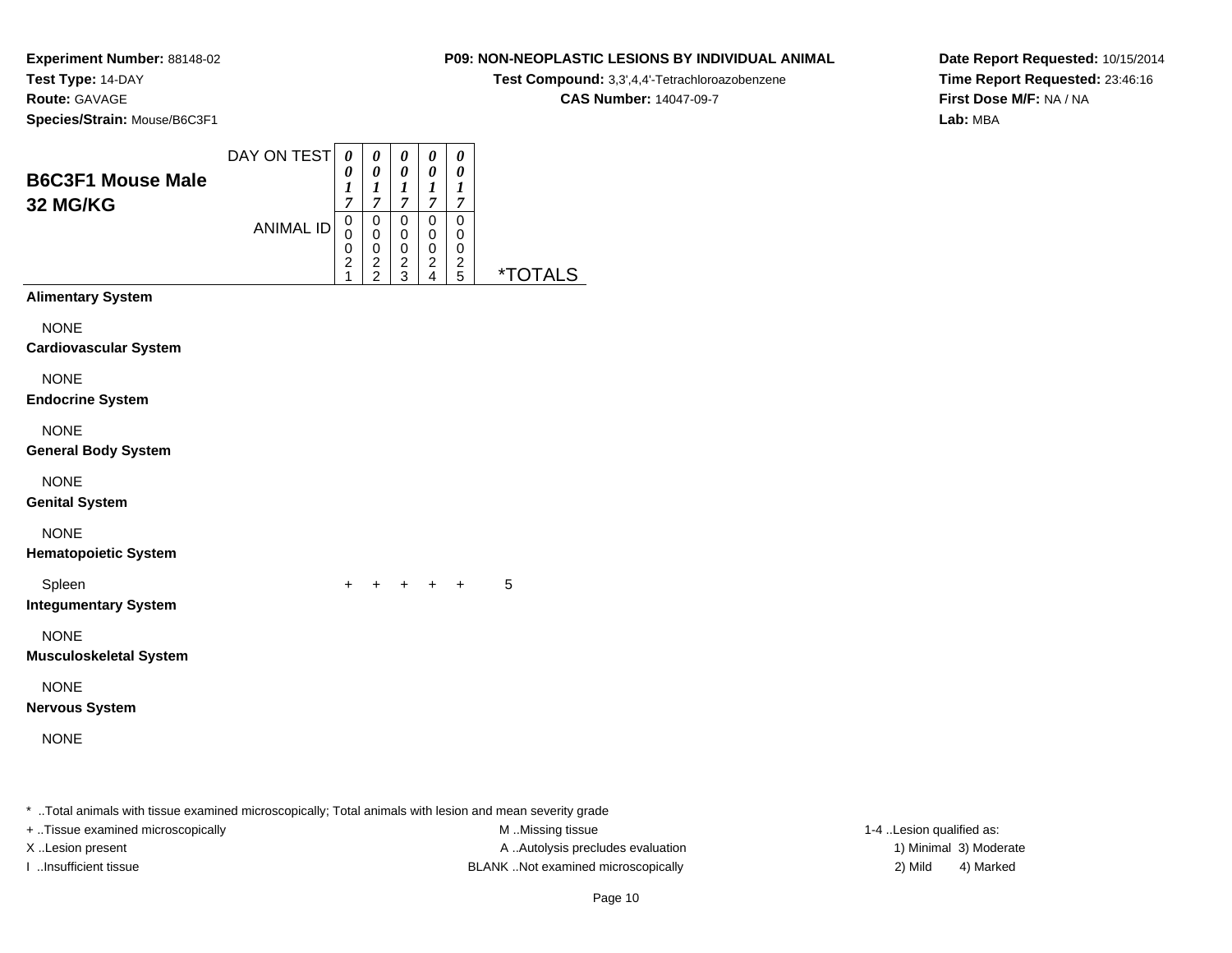#### **P09: NON-NEOPLASTIC LESIONS BY INDIVIDUAL ANIMAL**

**Test Compound:** 3,3',4,4'-Tetrachloroazobenzene

**CAS Number:** 14047-09-7

**Date Report Requested:** 10/15/2014**Time Report Requested:** 23:46:16**First Dose M/F:** NA / NA**Lab:** MBA

|                                      | DAY ON TEST      |                            | 0           | 0           |             | 0           |    |
|--------------------------------------|------------------|----------------------------|-------------|-------------|-------------|-------------|----|
| <b>B6C3F1 Mouse Male</b><br>32 MG/KG |                  | $\boldsymbol{\theta}$<br>~ | 0<br>7      | 0<br>~      | 7           | 0<br>7      |    |
|                                      | <b>ANIMAL ID</b> | O<br>U<br>U                | 0<br>0<br>0 | 0<br>0<br>0 | 0<br>0<br>0 | 0<br>0<br>0 |    |
|                                      |                  | າ                          | 2<br>◠      | 2<br>◠      | 2           | っ<br>5      | ×. |

**Respiratory System**

NONE

**Special Senses System**

NONE

#### **Urinary System**

NONE

\* ..Total animals with tissue examined microscopically; Total animals with lesion and mean severity grade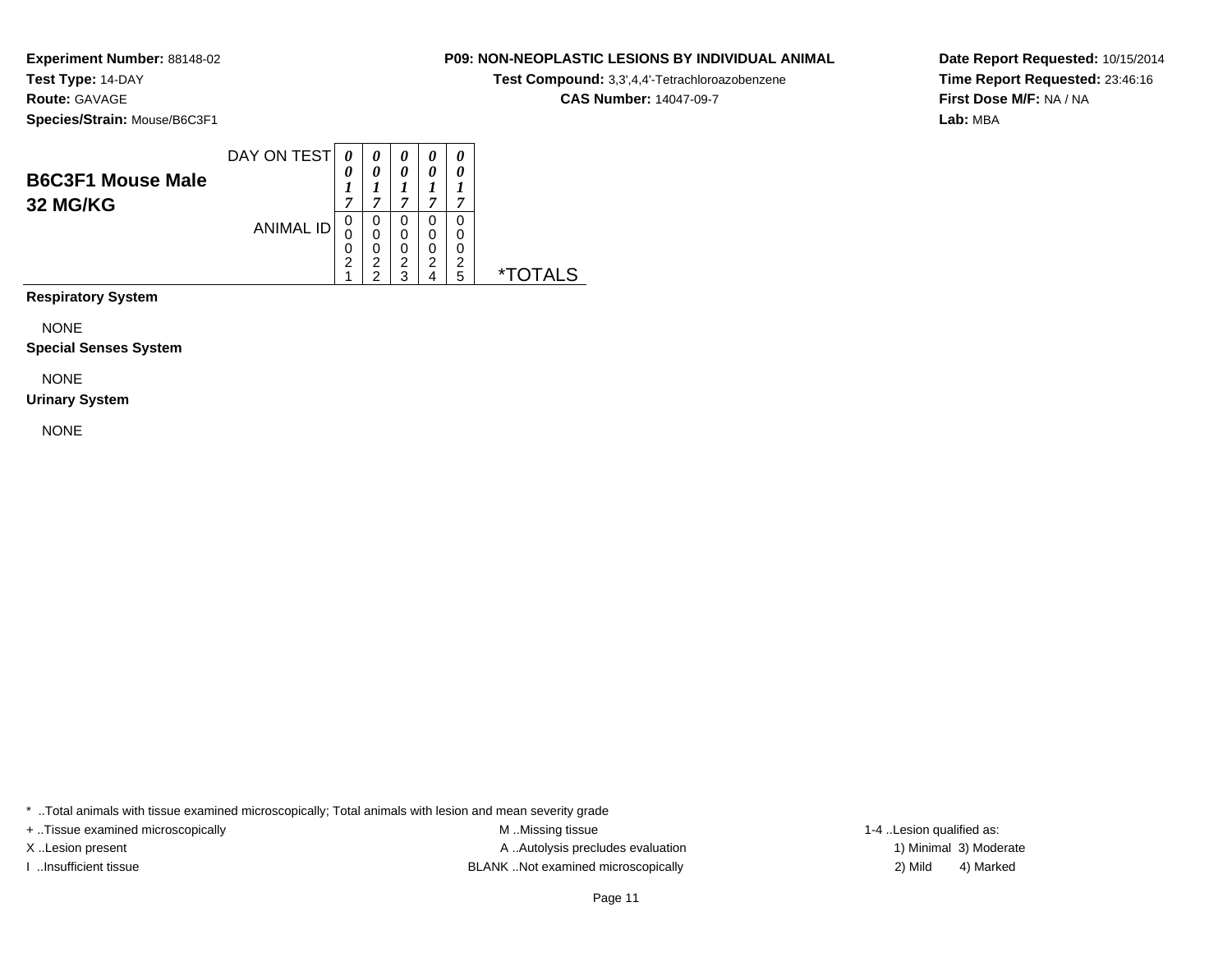**Route:** GAVAGE

**Species/Strain:** Mouse/B6C3F1

### **P09: NON-NEOPLASTIC LESIONS BY INDIVIDUAL ANIMAL**

**Test Compound:** 3,3',4,4'-Tetrachloroazobenzene

**CAS Number:** 14047-09-7

**Date Report Requested:** 10/15/2014**Time Report Requested:** 23:46:16**First Dose M/F:** NA / NA**Lab:** MBA

| <b>B6C3F1 Mouse Male</b><br><b>MG/KG</b><br>100 | DAY ON TEST      | 0<br>0<br>1<br>$\overline{7}$ | 0<br>0<br>$\boldsymbol{l}$<br>7<br>0                | 0<br>$\boldsymbol{\theta}$<br>$\boldsymbol{l}$<br>7<br>0 | 0<br>$\boldsymbol{\theta}$<br>1<br>$\overline{7}$<br>$\mathbf 0$ | 0<br>0<br>$\boldsymbol{l}$<br>$\overline{7}$<br>$\mathbf 0$ |                       |                |     |
|-------------------------------------------------|------------------|-------------------------------|-----------------------------------------------------|----------------------------------------------------------|------------------------------------------------------------------|-------------------------------------------------------------|-----------------------|----------------|-----|
|                                                 | <b>ANIMAL ID</b> | 0<br>0<br>0<br>2<br>6         | 0<br>0<br>$\overline{\mathbf{c}}$<br>$\overline{7}$ | $\mathbf 0$<br>$\mathbf 0$<br>$\overline{c}$<br>8        | $\mathbf 0$<br>0<br>$\overline{c}$<br>9                          | $\mathbf 0$<br>0<br>3<br>$\mathbf{0}$                       | <i><b>*TOTALS</b></i> |                |     |
| <b>Alimentary System</b>                        |                  |                               |                                                     |                                                          |                                                                  |                                                             |                       |                |     |
| Gallbladder                                     |                  | +                             | ٠                                                   | +                                                        | $\ddot{}$                                                        | $\ddot{}$                                                   | 5                     |                |     |
| Liver                                           |                  | $+$                           | $\ddot{}$                                           | $\ddot{}$                                                | $\ddot{}$                                                        | $\ddot{}$                                                   | 5                     |                |     |
| Necrosis, Focal                                 |                  |                               |                                                     | 1                                                        |                                                                  |                                                             |                       | 1              | 1.0 |
| Stomach, Forestomach<br>Stomach, Glandular      |                  | $\ddot{}$<br>$\ddot{}$        | $\ddot{}$<br>$\ddot{}$                              | $\pm$<br>$\ddot{}$                                       | $\pm$<br>$\ddot{}$                                               | $\ddot{}$<br>$\ddot{}$                                      | 5<br>5                |                |     |
| <b>Cardiovascular System</b>                    |                  |                               |                                                     |                                                          |                                                                  |                                                             |                       |                |     |
| <b>NONE</b><br><b>Endocrine System</b>          |                  |                               |                                                     |                                                          |                                                                  |                                                             |                       |                |     |
| <b>NONE</b><br><b>General Body System</b>       |                  |                               |                                                     |                                                          |                                                                  |                                                             |                       |                |     |
| <b>NONE</b><br><b>Genital System</b>            |                  |                               |                                                     |                                                          |                                                                  |                                                             |                       |                |     |
| <b>NONE</b><br><b>Hematopoietic System</b>      |                  |                               |                                                     |                                                          |                                                                  |                                                             |                       |                |     |
| Lymph Node, Mesenteric                          |                  | $\pm$                         | ٠                                                   | $\ddot{}$                                                | ٠                                                                | ÷                                                           | 5                     |                |     |
| Spleen                                          |                  | $\ddot{}$                     | $\ddot{}$                                           | $\ddot{}$                                                | $\ddot{}$                                                        | $\ddot{}$                                                   | 5                     |                |     |
| Hematopoietic Cell Proliferation                |                  |                               | 1                                                   |                                                          |                                                                  |                                                             |                       | 1              | 1.0 |
| Lymph Follic, Atrophy                           |                  |                               | $\overline{2}$                                      |                                                          |                                                                  | 1                                                           |                       | $\overline{c}$ | 1.5 |

\* ..Total animals with tissue examined microscopically; Total animals with lesion and mean severity grade

+ ..Tissue examined microscopically examined microscopically examined as:  $M$  ..Missing tissue 1-4 ..Lesion qualified as: X..Lesion present **A ..Autolysis precludes evaluation** A ..Autolysis precludes evaluation 1) Minimal 3) Moderate I ..Insufficient tissue 2) Mild and the BLANK ..Not examined microscopically and the same 2) Mild

4) Marked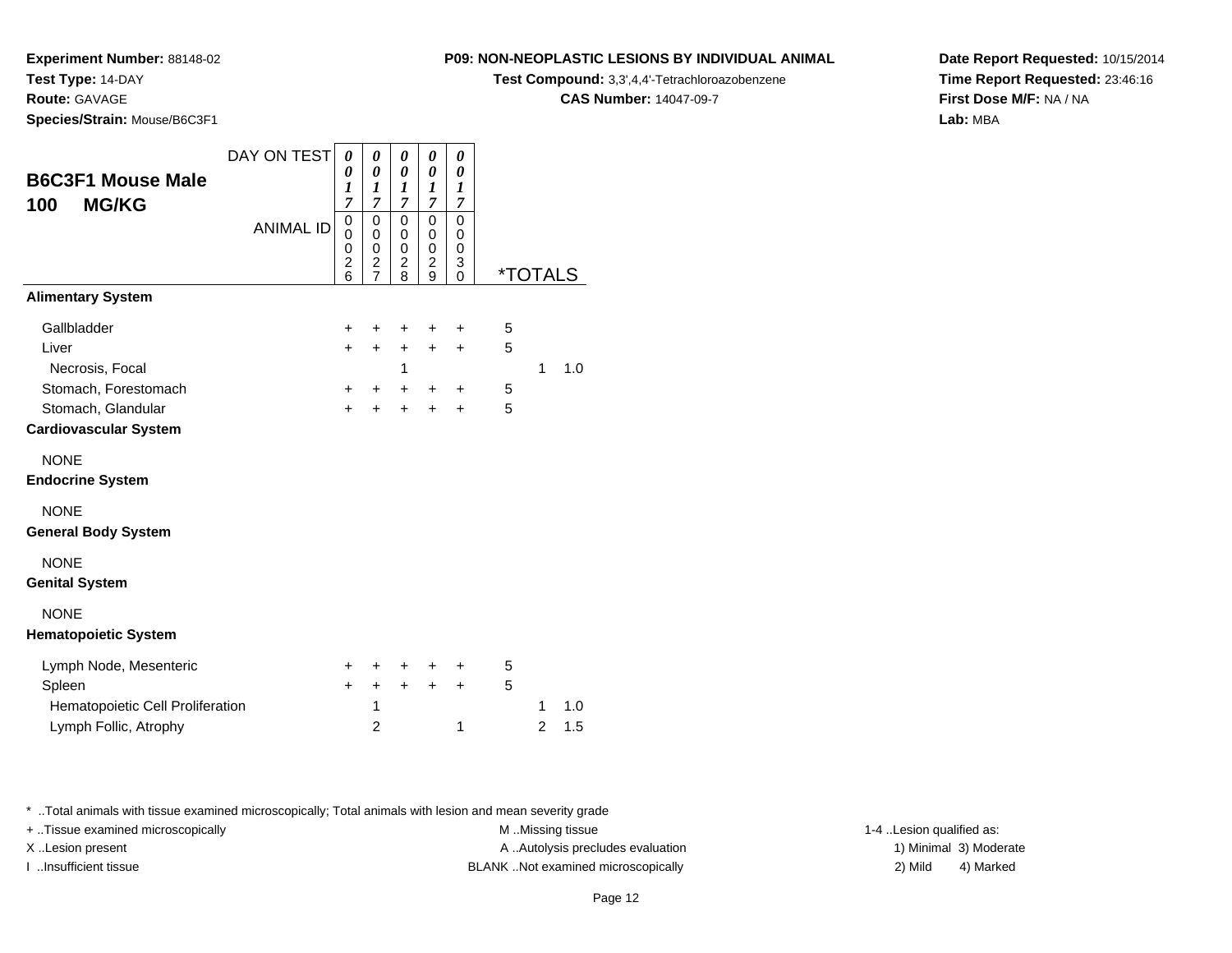**Route:** GAVAGE

**Species/Strain:** Mouse/B6C3F1

#### DAY ON TEST**B6C3F1 Mouse Male100 MG/KG**ANIMAL ID*0 0 1 7* 0 0 0 2 6 $+$ *0 0 1 7*0<br>0<br>0<br>2<br>7  $+$ *0 0 1 7* 0 0 0 2 8 $\ddot{}$ *0 0 1 7* 0 0 0 2 9 $\ddot{}$ *0 0 1 7* 0 0 0 3 0 \*TOTALSThymus <sup>+</sup> <sup>+</sup> <sup>+</sup> <sup>+</sup> + 5 **Integumentary System**NONE **Musculoskeletal System**NONE **Nervous System**NONE **Respiratory System**NONE **Special Senses System**NONE **Urinary System**Kidney $\mathsf y$  <sup>+</sup> <sup>+</sup> <sup>+</sup> + 5 \*\*\*END OF MALE DATA\*\*\*

\* ..Total animals with tissue examined microscopically; Total animals with lesion and mean severity grade

+ ..Tissue examined microscopically examined microscopically examined as: M ..Missing tissue 1-4 ..Lesion qualified as: X..Lesion present **A ..**Autolysis precludes evaluation A ..Autolysis precludes evaluation 1) Minimal 3) Moderate I ..Insufficient tissue BLANK ..Not examined microscopically 2) Mild 4) Marked

**Date Report Requested:** 10/15/2014**Time Report Requested:** 23:46:16**First Dose M/F:** NA / NA**Lab:** MBA

#### **P09: NON-NEOPLASTIC LESIONS BY INDIVIDUAL ANIMAL**

**Test Compound:** 3,3',4,4'-Tetrachloroazobenzene

**CAS Number:** 14047-09-7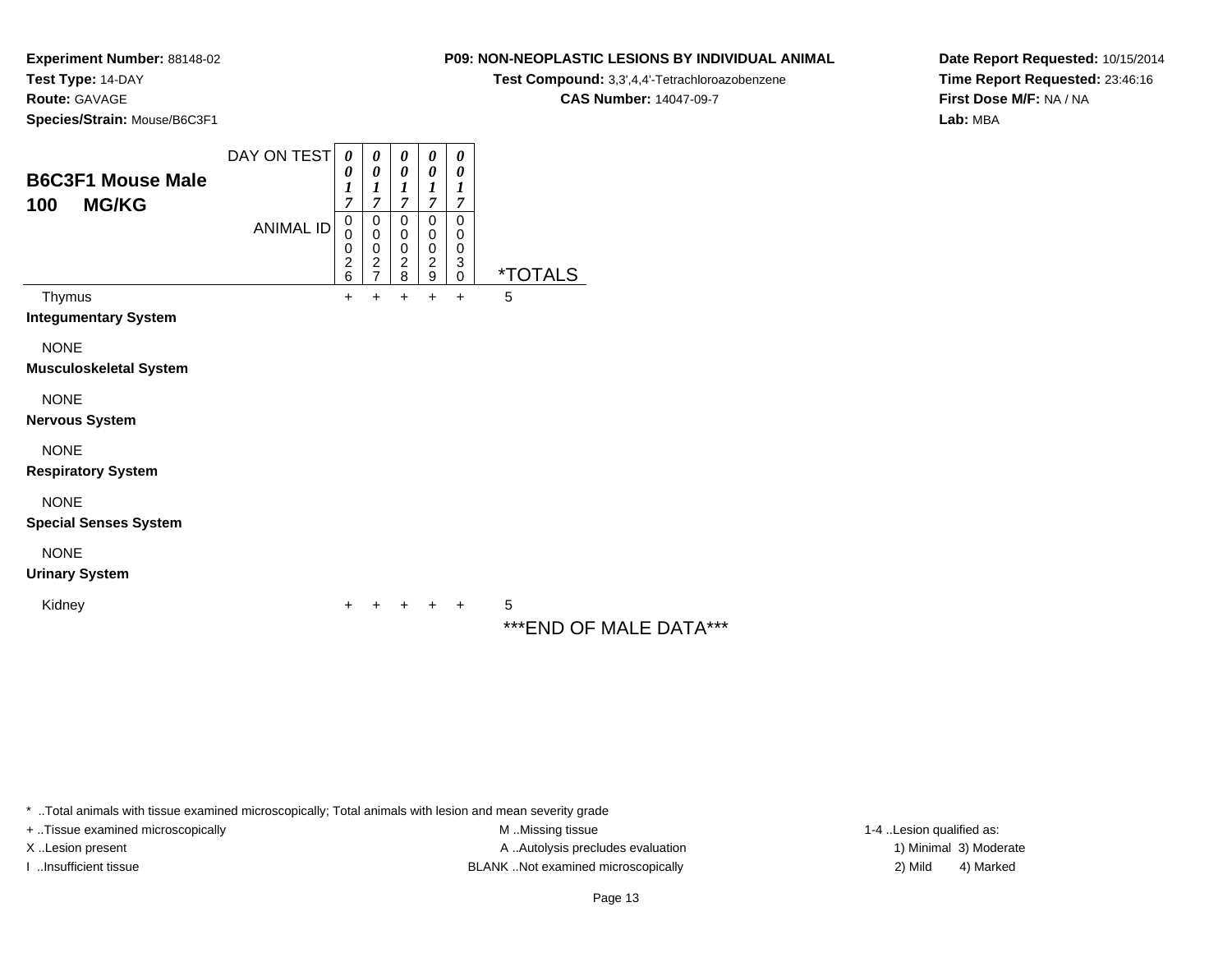#### **Route:** GAVAGE

**Species/Strain:** Mouse/B6C3F1

### **P09: NON-NEOPLASTIC LESIONS BY INDIVIDUAL ANIMAL**

**Test Compound:** 3,3',4,4'-Tetrachloroazobenzene

**CAS Number:** 14047-09-7

**Date Report Requested:** 10/15/2014**Time Report Requested:** 23:46:16**First Dose M/F:** NA / NA**Lab:** MBA

|                              | DAY ON TEST      | 0         | 0                   | 0              | 0              | 0              |                       |                |     |
|------------------------------|------------------|-----------|---------------------|----------------|----------------|----------------|-----------------------|----------------|-----|
| <b>B6C3F1 Mouse Female</b>   |                  | 0<br>1    | 0<br>1              | 0<br>1         | 0<br>1         | 0<br>1         |                       |                |     |
| 0 MG/KG                      |                  | 7         | $\overline{7}$      | $\overline{7}$ | $\overline{7}$ | $\overline{7}$ |                       |                |     |
|                              | <b>ANIMAL ID</b> | 0<br>0    | $\mathbf 0$<br>0    | 0<br>0         | 0<br>0         | 0<br>0         |                       |                |     |
|                              |                  | 0         | $\mathbf 0$         | 0              | 0              | $\mathbf 0$    |                       |                |     |
|                              |                  | 3<br>1    | 3<br>$\overline{2}$ | 3<br>3         | 3<br>4         | 3<br>5         | <i><b>*TOTALS</b></i> |                |     |
| <b>Alimentary System</b>     |                  |           |                     |                |                |                |                       |                |     |
| Gallbladder                  |                  | $\ddot{}$ | +                   | +              | $\ddot{}$      | +              | 5                     |                |     |
| Liver                        |                  | $+$       | $+$                 | $+$            | $\ddot{}$      | $\ddot{}$      | 5                     |                |     |
| Stomach, Forestomach         |                  | $+$       | $+$                 | $+$            | $+$            | $+$            | 5                     |                |     |
| Stomach, Glandular           |                  | $\ddot{}$ | $+$                 | $+$            | $+$            | $\div$         | 5                     |                |     |
| <b>Cardiovascular System</b> |                  |           |                     |                |                |                |                       |                |     |
| <b>NONE</b>                  |                  |           |                     |                |                |                |                       |                |     |
| <b>Endocrine System</b>      |                  |           |                     |                |                |                |                       |                |     |
| <b>NONE</b>                  |                  |           |                     |                |                |                |                       |                |     |
| <b>General Body System</b>   |                  |           |                     |                |                |                |                       |                |     |
| <b>NONE</b>                  |                  |           |                     |                |                |                |                       |                |     |
| <b>Genital System</b>        |                  |           |                     |                |                |                |                       |                |     |
| <b>NONE</b>                  |                  |           |                     |                |                |                |                       |                |     |
| <b>Hematopoietic System</b>  |                  |           |                     |                |                |                |                       |                |     |
| Lymph Node, Mesenteric       |                  | ÷.        | ÷                   | ÷              | +              | ÷              | 5                     |                |     |
| Spleen                       |                  | $+$       | $+$                 | $+$            | $+$            | $\ddot{}$      | 5                     |                |     |
| Thymus                       |                  | $\pm$     | +                   | $+$            | $\ddot{}$      | $\ddot{}$      | 5                     |                |     |
| Hemorrhage                   |                  |           |                     | 1              | 1              |                |                       | $\overline{2}$ | 1.0 |
| <b>Integumentary System</b>  |                  |           |                     |                |                |                |                       |                |     |

\* ..Total animals with tissue examined microscopically; Total animals with lesion and mean severity grade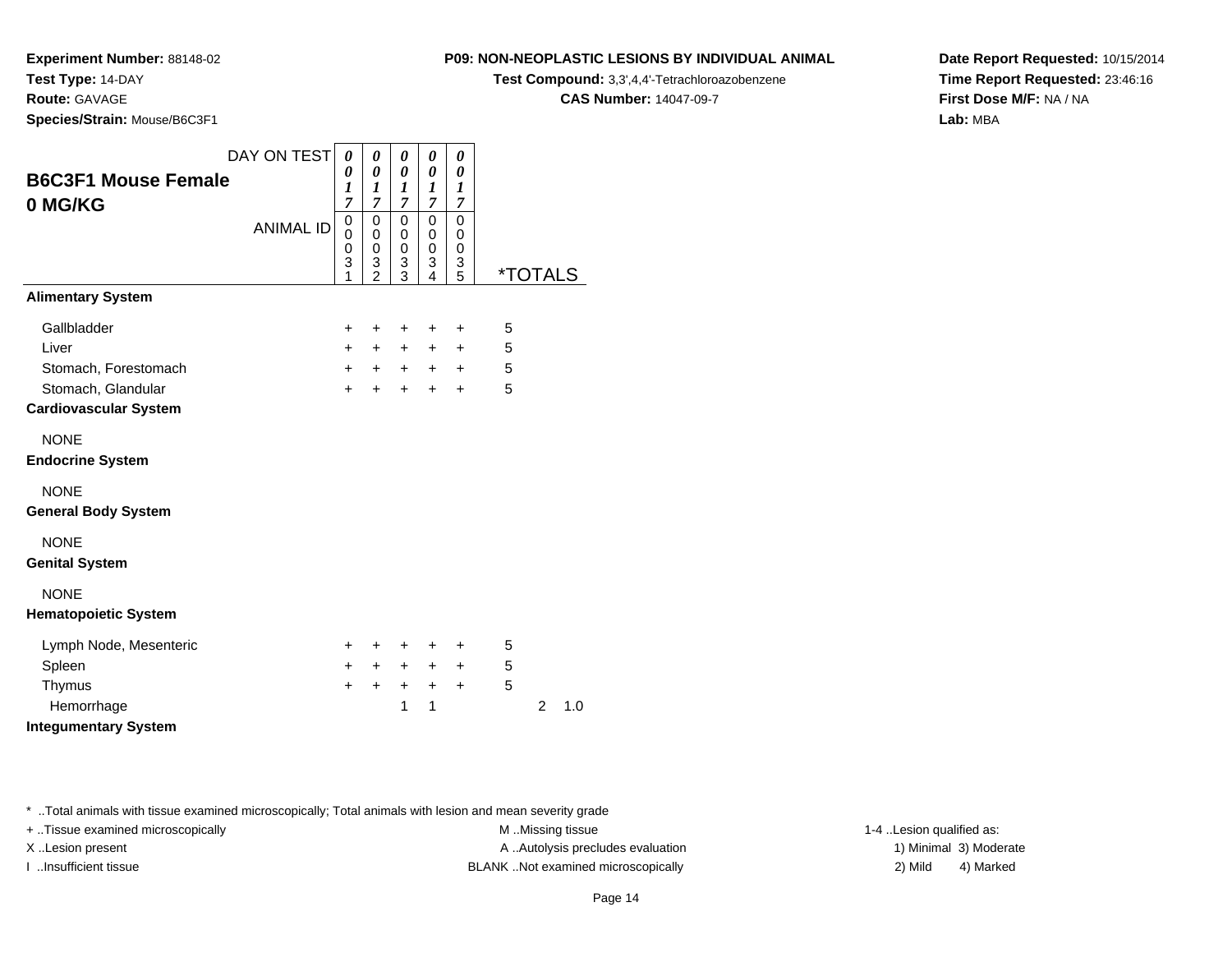**Experiment Number:** 88148-02**Test Type:** 14-DAY**Route:** GAVAGE

**Species/Strain:** Mouse/B6C3F1

|                            | DAY ON TEST      |   | 0 |                       | 0 | 0 |   |
|----------------------------|------------------|---|---|-----------------------|---|---|---|
| <b>B6C3F1 Mouse Female</b> |                  | 0 | 0 | $\boldsymbol{\theta}$ | 0 | 0 |   |
| 0 MG/KG                    | <b>ANIMAL ID</b> | 7 | − |                       | − | , |   |
|                            |                  | 0 | 0 |                       | 0 | 0 |   |
|                            |                  | 0 | 0 |                       | 0 | 0 |   |
|                            |                  | 0 | 0 |                       | 0 | 0 |   |
|                            |                  | 3 | 3 | 3                     | 3 | 3 |   |
|                            |                  |   | ີ | っ                     | 4 | 5 | × |

NONE

**Musculoskeletal System**

NONE

**Nervous System**

NONE

**Respiratory System**

NONE

**Special Senses System**

NONE

**Urinary System**

Kidney

 $\mathsf y$ <sup>+</sup> <sup>+</sup> <sup>+</sup> + 5

\* ..Total animals with tissue examined microscopically; Total animals with lesion and mean severity grade

+ ..Tissue examined microscopically examined microscopically examined as:  $M$  ..Missing tissue 1-4 ..Lesion qualified as: X..Lesion present **A ..Autolysis precludes evaluation** A ..Autolysis precludes evaluation 1) Minimal 3) Moderate I ..Insufficient tissue BLANK ..Not examined microscopically 2) Mild 4) Marked

#### Page 15

**Date Report Requested:** 10/15/2014**Time Report Requested:** 23:46:16**First Dose M/F:** NA / NA**Lab:** MBA

#### **P09: NON-NEOPLASTIC LESIONS BY INDIVIDUAL ANIMAL**

**Test Compound:** 3,3',4,4'-Tetrachloroazobenzene

**CAS Number:** 14047-09-7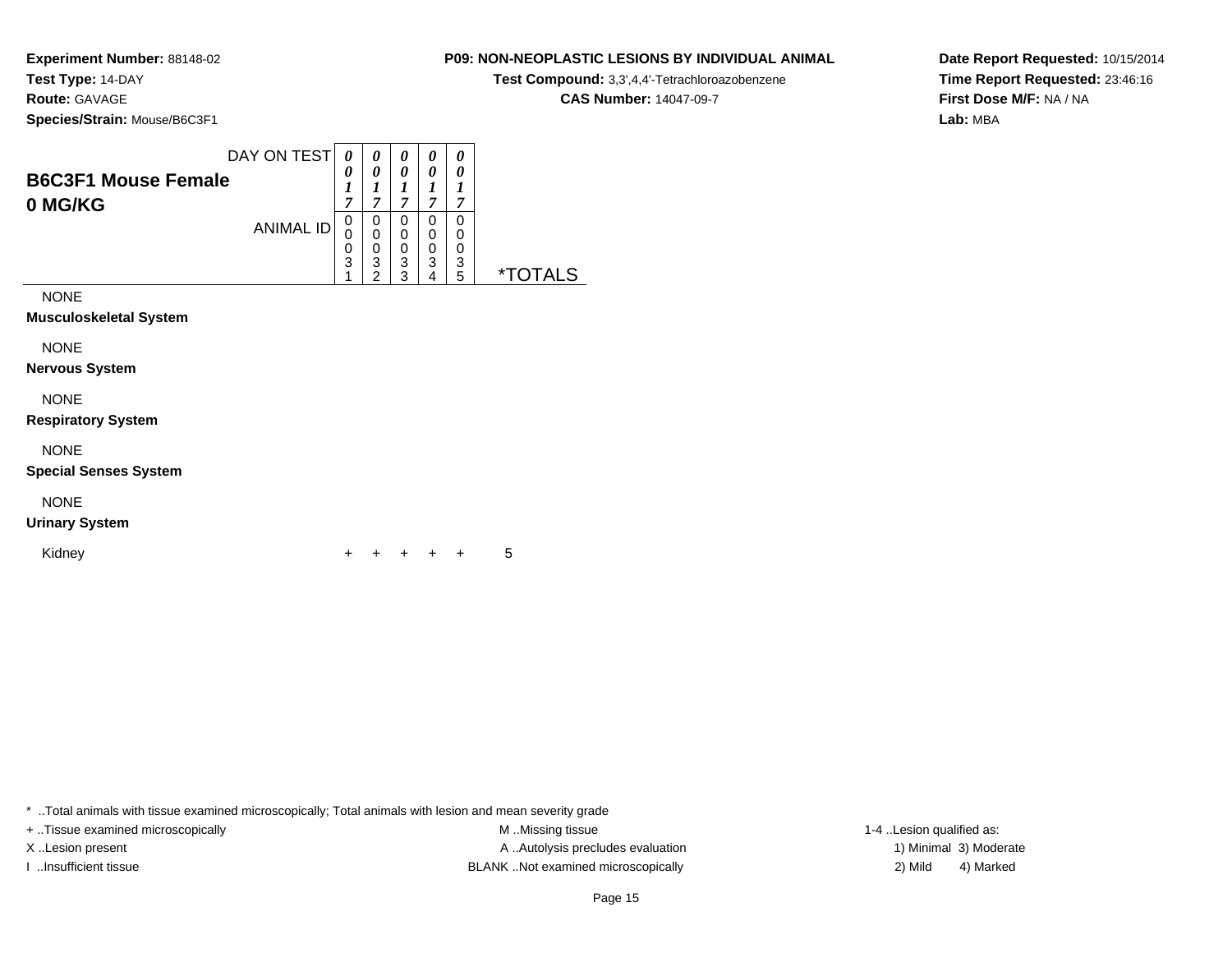| Experiment Number: 88148-02                                                                             | P09: NON-NEOPLASTIC LESIONS BY INDIVIDUAL ANIMAL | Date Report F            |
|---------------------------------------------------------------------------------------------------------|--------------------------------------------------|--------------------------|
| Test Type: 14-DAY                                                                                       | Test Compound: 3,3',4,4'-Tetrachloroazobenzene   | Time Report I            |
| Route: GAVAGE                                                                                           | <b>CAS Number: 14047-09-7</b>                    | <b>First Dose M/</b>     |
| Species/Strain: Mouse/B6C3F1                                                                            |                                                  | Lab: MBA                 |
| DAY ON TEST                                                                                             |                                                  |                          |
| <b>B6C3F1 Mouse Female</b>                                                                              |                                                  |                          |
| 1 MG/KG                                                                                                 |                                                  |                          |
| <b>ANIMAL ID</b>                                                                                        |                                                  |                          |
|                                                                                                         | <i><b>*TOTALS</b></i>                            |                          |
| <b>Alimentary System</b>                                                                                |                                                  |                          |
| <b>NONE</b>                                                                                             |                                                  |                          |
| <b>Cardiovascular System</b>                                                                            |                                                  |                          |
| <b>NONE</b>                                                                                             |                                                  |                          |
| <b>Endocrine System</b>                                                                                 |                                                  |                          |
| <b>NONE</b>                                                                                             |                                                  |                          |
| <b>General Body System</b>                                                                              |                                                  |                          |
| <b>NONE</b>                                                                                             |                                                  |                          |
| <b>Genital System</b>                                                                                   |                                                  |                          |
| <b>NONE</b>                                                                                             |                                                  |                          |
| <b>Hematopoietic System</b>                                                                             |                                                  |                          |
| <b>NONE</b>                                                                                             |                                                  |                          |
| <b>Integumentary System</b>                                                                             |                                                  |                          |
| <b>NONE</b>                                                                                             |                                                  |                          |
| <b>Musculoskeletal System</b>                                                                           |                                                  |                          |
| <b>NONE</b>                                                                                             |                                                  |                          |
| <b>Nervous System</b>                                                                                   |                                                  |                          |
| <b>NONE</b>                                                                                             |                                                  |                          |
|                                                                                                         |                                                  |                          |
| * Total animals with tissue examined microscopically; Total animals with lesion and mean severity grade |                                                  |                          |
| + Tissue examined microscopically                                                                       | M.Missing tissue                                 | 1-4 Lesion qualified as: |
| X Lesion present                                                                                        | A  Autolysis precludes evaluation                | 1) Minimal 3) Moderate   |

**Date Report Requested:** 10/15/2014**Time Report Requested:** 23:46:16**First Dose M/F:** NA / NA**Lab:** MBA

4) Marked

Page 16

I ..Insufficient tissue 2) Mild ...Insufficient tissue 2) Mild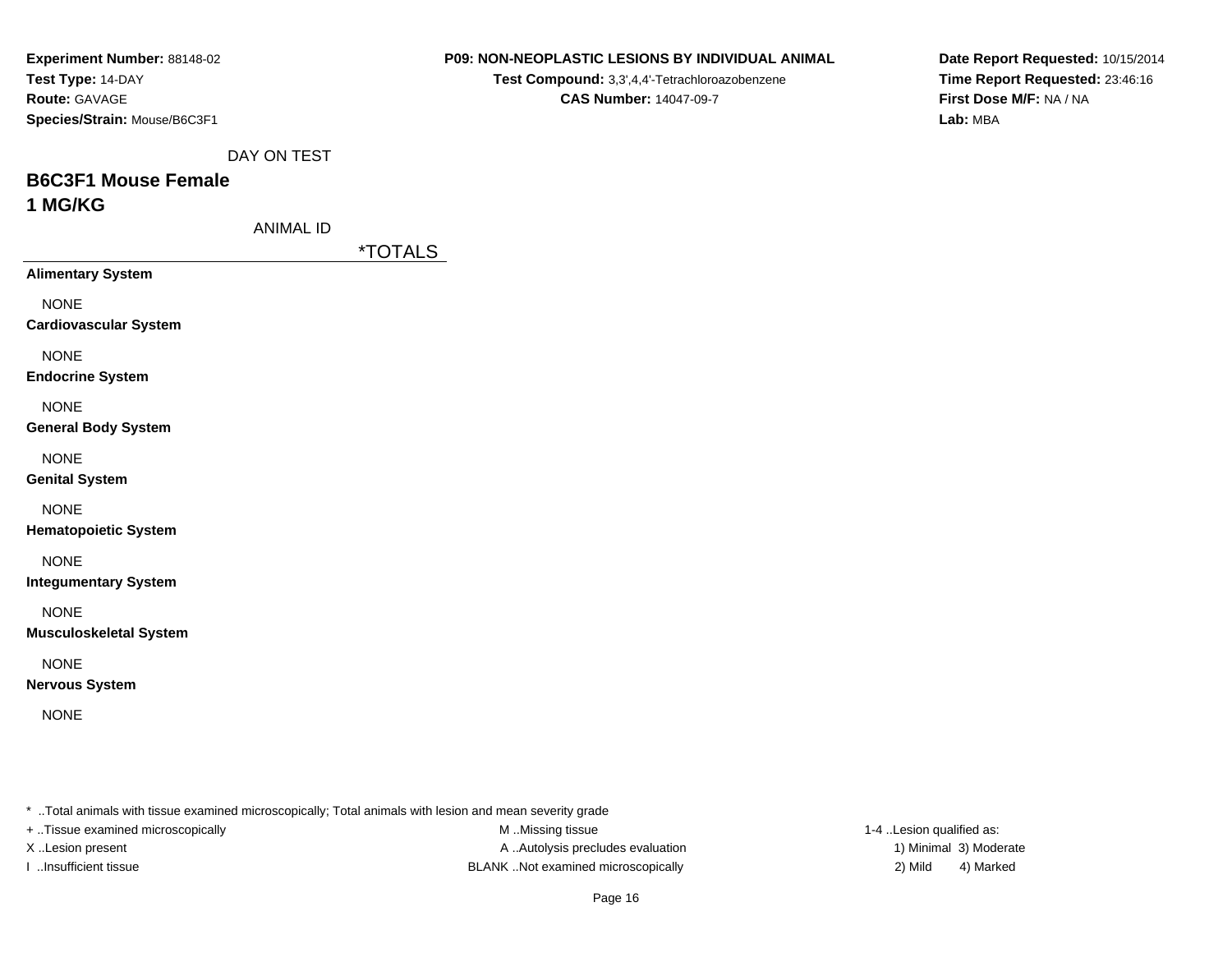| <b>Experiment Number: 88148-02</b> |  |  |  |  |
|------------------------------------|--|--|--|--|
| Test Type: 14-DAY                  |  |  |  |  |
| <b>Route: GAVAGE</b>               |  |  |  |  |
| Species/Strain: Mouse/B6C3F1       |  |  |  |  |

**Test Compound:** 3,3',4,4'-Tetrachloroazobenzene**CAS Number:** 14047-09-7

**Date Report Requested:** 10/15/2014**Time Report Requested:** 23:46:16**First Dose M/F:** NA / NA**Lab:** MBA

DAY ON TEST

# **B6C3F1 Mouse Female1 MG/KG**

ANIMAL ID

\*TOTALS

**Respiratory System**

NONE

**Special Senses System**

NONE

**Urinary System**

NONE

\* ..Total animals with tissue examined microscopically; Total animals with lesion and mean severity grade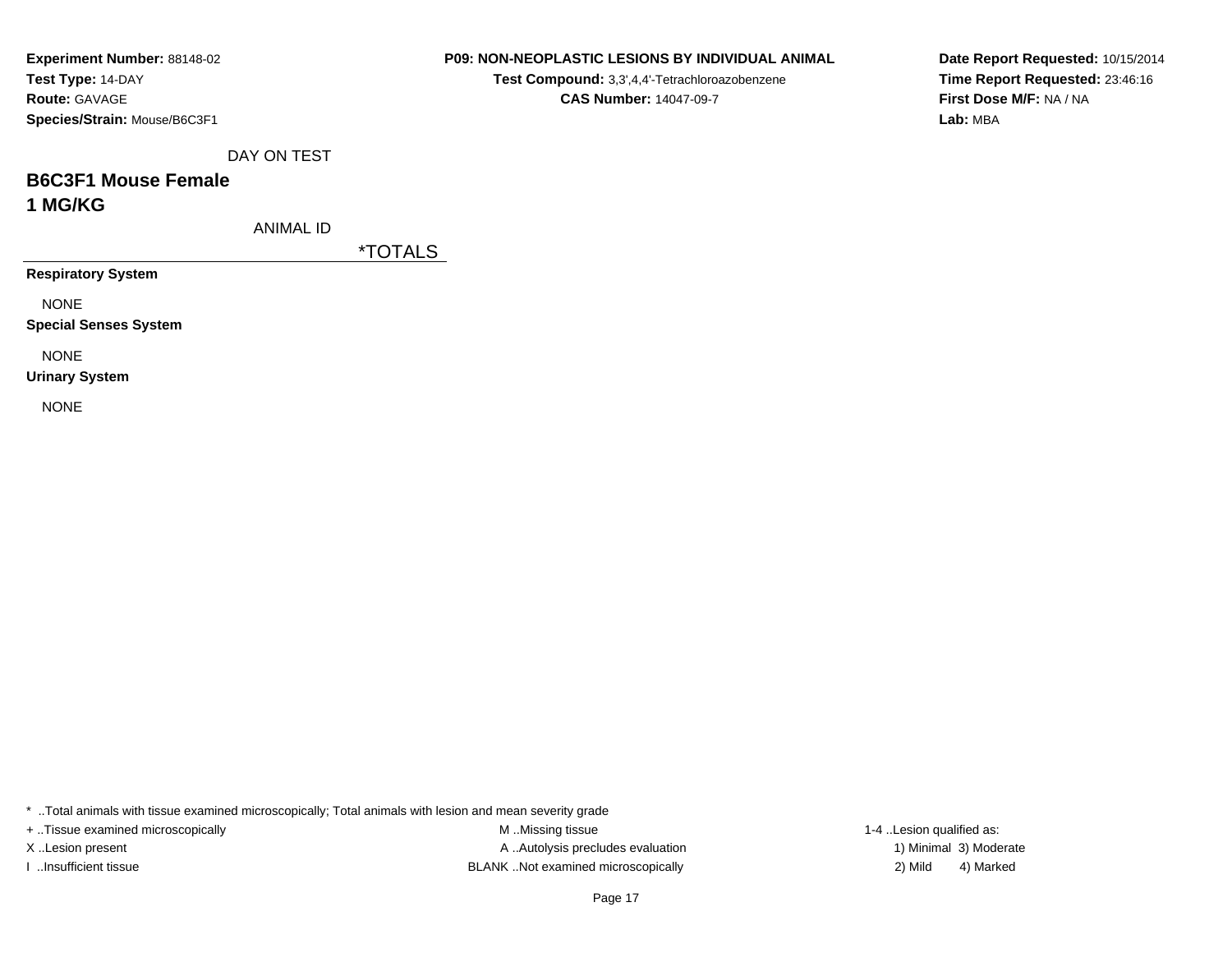| <b>Experiment Number: 88148-02</b> |
|------------------------------------|
| Test Type: 14-DAY                  |
| <b>Route: GAVAGE</b>               |
| Species/Strain: Mouse/B6C3F1       |

**Test Compound:** 3,3',4,4'-Tetrachloroazobenzene**CAS Number:** 14047-09-7

**Date Report Requested:** 10/15/2014**Time Report Requested:** 23:46:16**First Dose M/F:** NA / NA**Lab:** MBA

DAY ON TEST

### **B6C3F1 Mouse Female3.2 MG/KG**

ANIMAL ID

\*TOTALS

**Alimentary System**

NONE

**Cardiovascular System**

NONE

**Endocrine System**

NONE

**General Body System**

NONE

**Genital System**

NONE

**Hematopoietic System**

NONE

**Integumentary System**

NONE

**Musculoskeletal System**

NONE

**Nervous System**

NONE

\* ..Total animals with tissue examined microscopically; Total animals with lesion and mean severity grade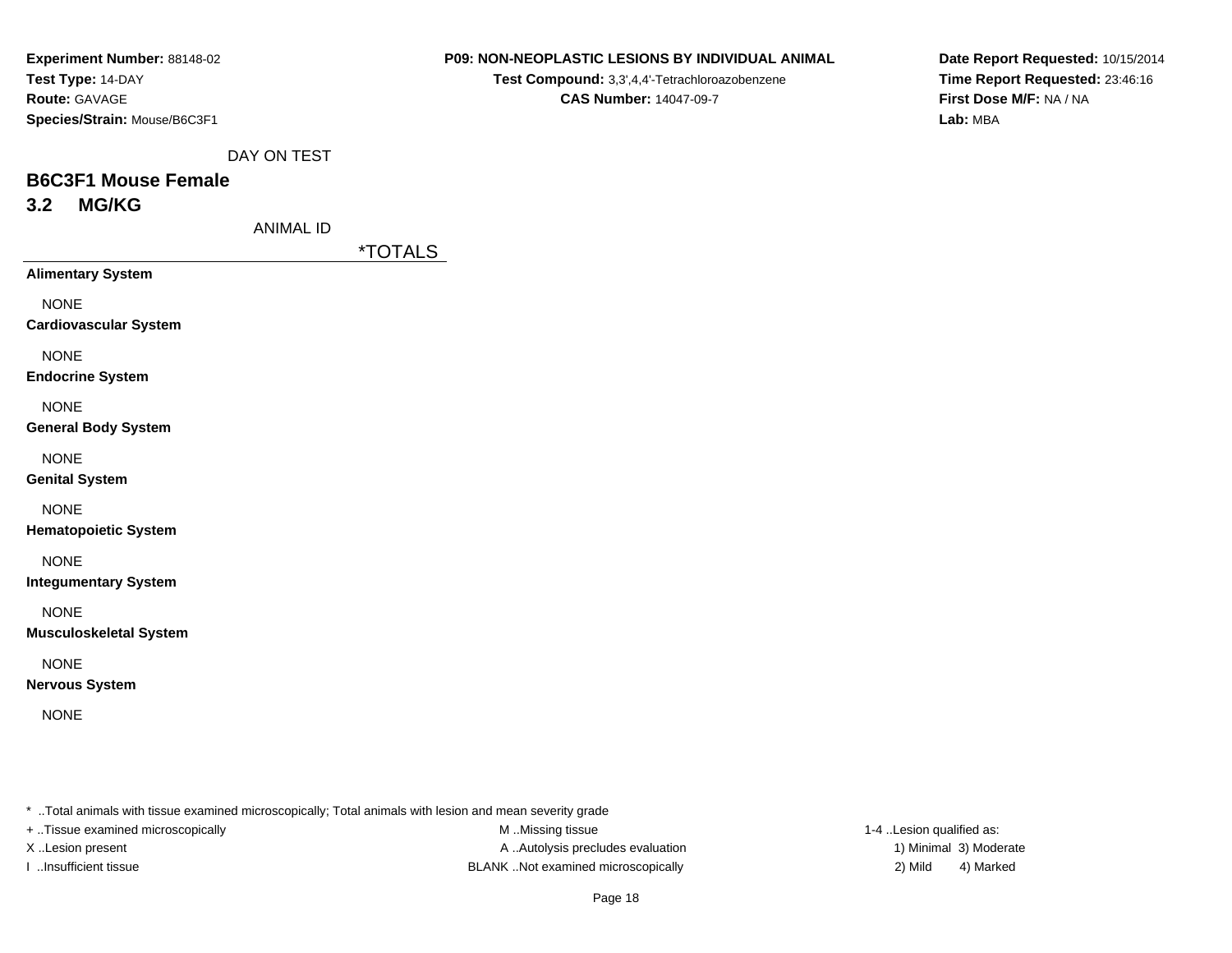#### **P09: NON-NEOPLASTIC LESIONS BY INDIVIDUAL ANIMAL**

**Test Compound:** 3,3',4,4'-Tetrachloroazobenzene**CAS Number:** 14047-09-7

**Date Report Requested:** 10/15/2014**Time Report Requested:** 23:46:16**First Dose M/F:** NA / NA**Lab:** MBA

DAY ON TEST

### **B6C3F1 Mouse Female3.2 MG/KG**

ANIMAL ID

\*TOTALS

**Respiratory System**

NONE

**Special Senses System**

NONE

**Urinary System**

NONE

\* ..Total animals with tissue examined microscopically; Total animals with lesion and mean severity grade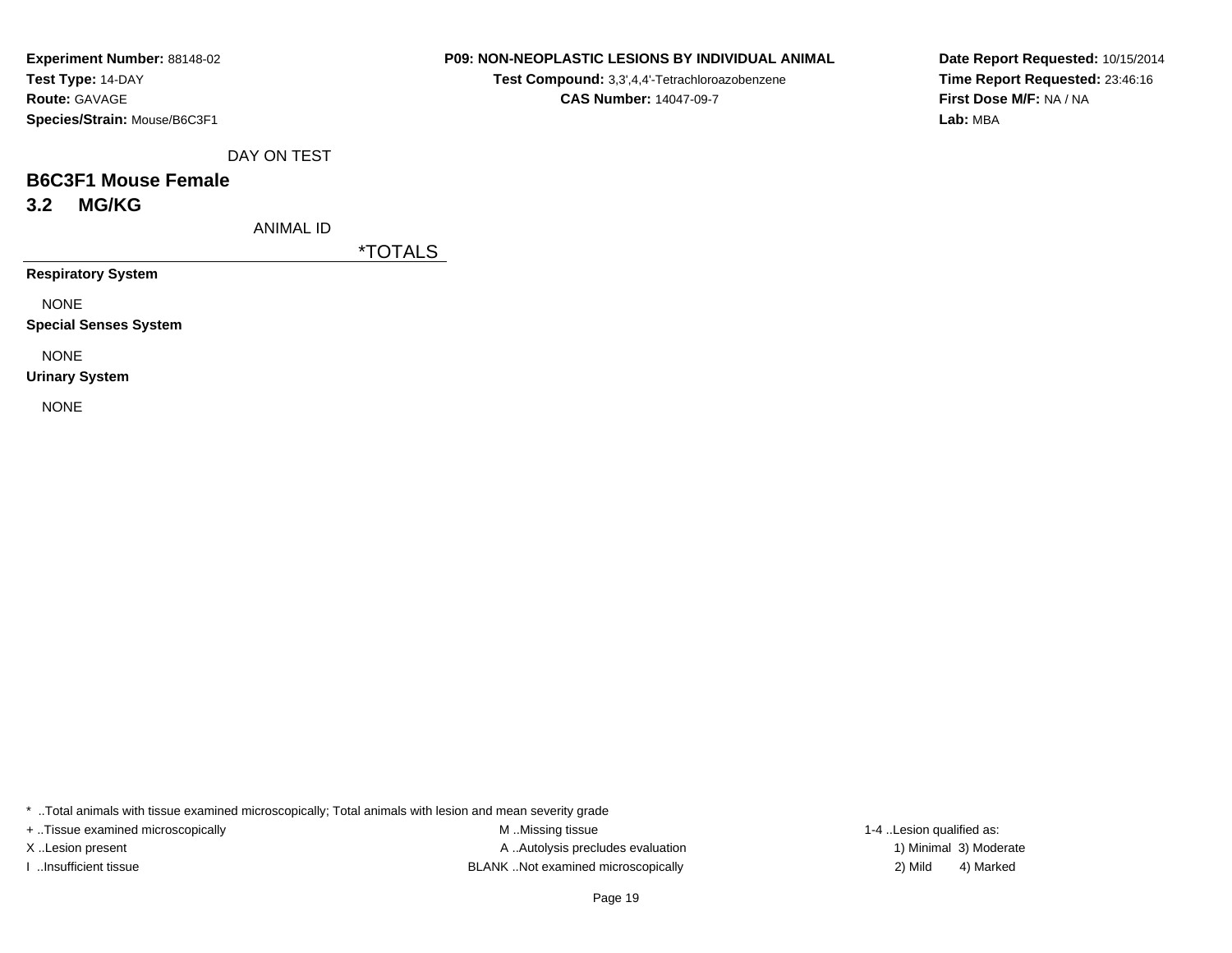| Experiment Number: 88148-02       | P09: NON-NEOPLASTIC LESIONS BY INDIVIDUAL ANIMAL                                                        | Date Report F            |
|-----------------------------------|---------------------------------------------------------------------------------------------------------|--------------------------|
| Test Type: 14-DAY                 | Test Compound: 3,3',4,4'-Tetrachloroazobenzene                                                          | Time Report I            |
| Route: GAVAGE                     | <b>CAS Number: 14047-09-7</b>                                                                           | <b>First Dose M/</b>     |
| Species/Strain: Mouse/B6C3F1      |                                                                                                         | Lab: MBA                 |
| DAY ON TEST                       |                                                                                                         |                          |
| <b>B6C3F1 Mouse Female</b>        |                                                                                                         |                          |
| 10 MG/KG                          |                                                                                                         |                          |
| <b>ANIMAL ID</b>                  |                                                                                                         |                          |
|                                   | <i><b>*TOTALS</b></i>                                                                                   |                          |
| <b>Alimentary System</b>          |                                                                                                         |                          |
| <b>NONE</b>                       |                                                                                                         |                          |
| <b>Cardiovascular System</b>      |                                                                                                         |                          |
| <b>NONE</b>                       |                                                                                                         |                          |
| <b>Endocrine System</b>           |                                                                                                         |                          |
| <b>NONE</b>                       |                                                                                                         |                          |
| <b>General Body System</b>        |                                                                                                         |                          |
| <b>NONE</b>                       |                                                                                                         |                          |
| <b>Genital System</b>             |                                                                                                         |                          |
| <b>NONE</b>                       |                                                                                                         |                          |
| <b>Hematopoietic System</b>       |                                                                                                         |                          |
| <b>NONE</b>                       |                                                                                                         |                          |
| <b>Integumentary System</b>       |                                                                                                         |                          |
| <b>NONE</b>                       |                                                                                                         |                          |
| <b>Musculoskeletal System</b>     |                                                                                                         |                          |
| <b>NONE</b>                       |                                                                                                         |                          |
| <b>Nervous System</b>             |                                                                                                         |                          |
| <b>NONE</b>                       |                                                                                                         |                          |
|                                   |                                                                                                         |                          |
|                                   | * Total animals with tissue examined microscopically; Total animals with lesion and mean severity grade |                          |
| + Tissue examined microscopically | M Missing tissue                                                                                        | 1-4 Lesion qualified as: |
| X Lesion present                  | A Autolysis precludes evaluation                                                                        | 1) Minimal 3) Moderate   |

Page 20

4) Marked

**Date Report Requested:** 10/15/2014**Time Report Requested:** 23:46:16**First Dose M/F:** NA / NA**Lab:** MBA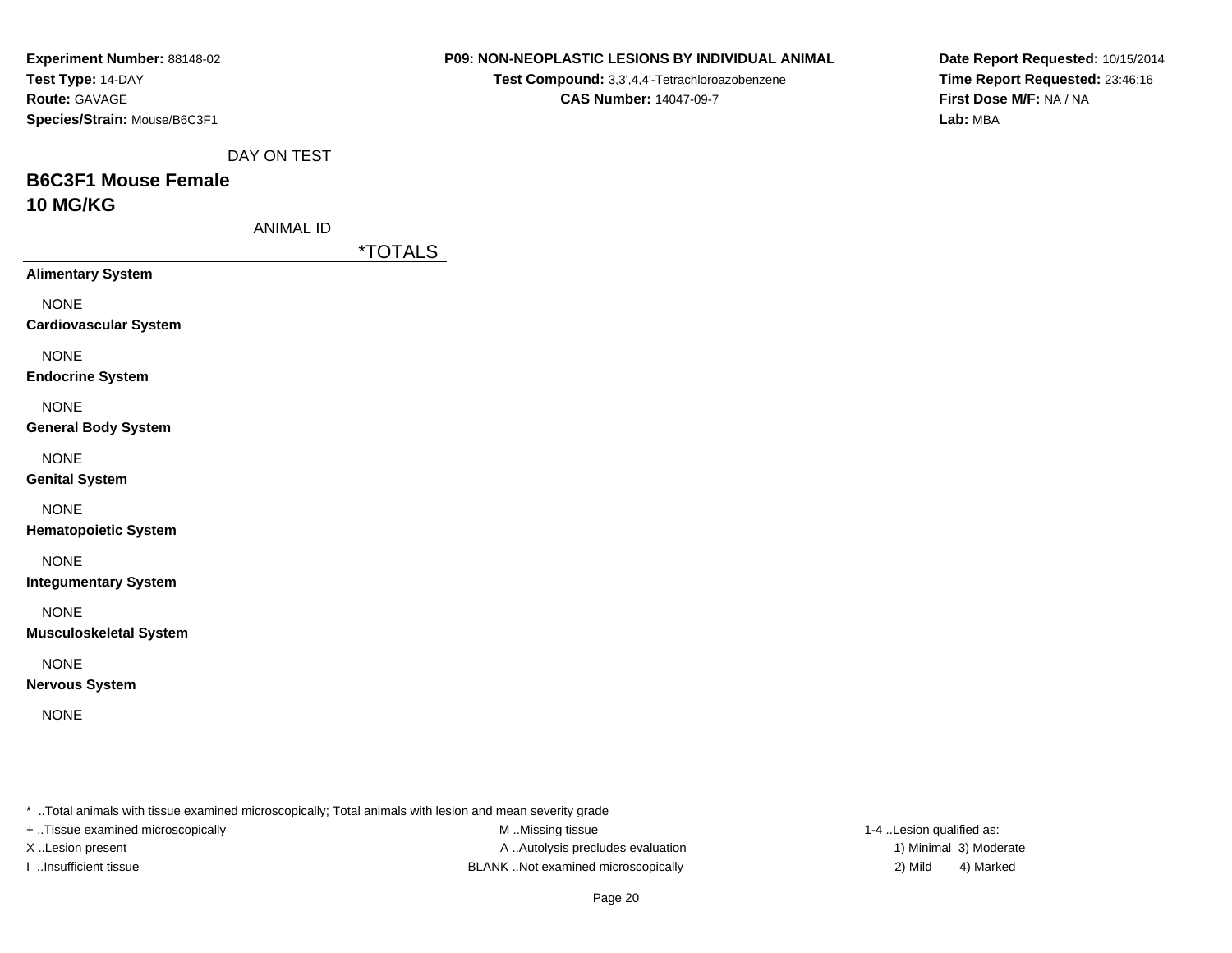| <b>Experiment Number: 88148-02</b> |
|------------------------------------|
| Test Type: 14-DAY                  |
| <b>Route: GAVAGE</b>               |
| Species/Strain: Mouse/B6C3F1       |

**Test Compound:** 3,3',4,4'-Tetrachloroazobenzene**CAS Number:** 14047-09-7

**Date Report Requested:** 10/15/2014**Time Report Requested:** 23:46:16**First Dose M/F:** NA / NA**Lab:** MBA

DAY ON TEST

# **B6C3F1 Mouse Female10 MG/KG**

ANIMAL ID

\*TOTALS

**Respiratory System**

NONE

**Special Senses System**

NONE

**Urinary System**

NONE

\* ..Total animals with tissue examined microscopically; Total animals with lesion and mean severity grade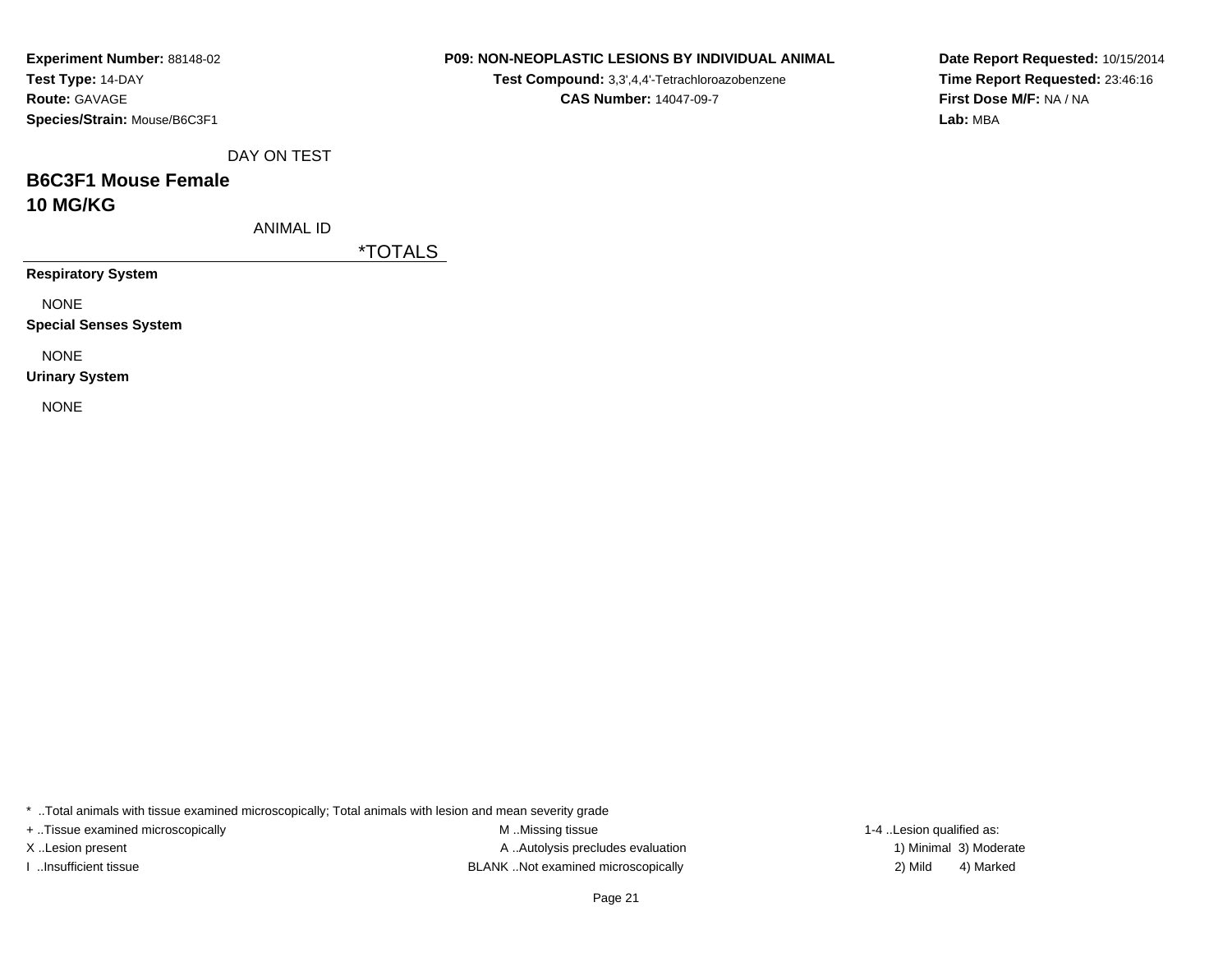#### **P09: NON-NEOPLASTIC LESIONS BY INDIVIDUAL ANIMAL**

**Test Compound:** 3,3',4,4'-Tetrachloroazobenzene

**CAS Number:** 14047-09-7

**Date Report Requested:** 10/15/2014**Time Report Requested:** 23:46:16**First Dose M/F:** NA / NA**Lab:** MBA

|                                                 | DAY ON TEST      | $\boldsymbol{\theta}$                                | 0                                                           | 0                                                           | 0                                                   | 0                                       |                       |  |
|-------------------------------------------------|------------------|------------------------------------------------------|-------------------------------------------------------------|-------------------------------------------------------------|-----------------------------------------------------|-----------------------------------------|-----------------------|--|
| <b>B6C3F1 Mouse Female</b><br><b>32 MG/KG</b>   |                  | 0<br>1<br>$\overline{7}$                             | $\boldsymbol{\theta}$<br>$\boldsymbol{l}$<br>$\overline{7}$ | $\boldsymbol{\theta}$<br>$\boldsymbol{I}$<br>$\overline{7}$ | $\boldsymbol{\theta}$<br>$\bm{l}$<br>$\overline{7}$ | 0<br>$\boldsymbol{l}$<br>$\overline{7}$ |                       |  |
|                                                 | <b>ANIMAL ID</b> | 0<br>0<br>$\begin{array}{c} 0 \\ 5 \end{array}$<br>1 | 0<br>$\pmb{0}$<br>$\pmb{0}$<br>$\frac{5}{2}$                | 0<br>0<br>$\pmb{0}$<br>5<br>3                               | 0<br>0<br>$\pmb{0}$<br>5<br>4                       | 0<br>0<br>$\pmb{0}$<br>5<br>5           | <i><b>*TOTALS</b></i> |  |
| <b>Alimentary System</b>                        |                  |                                                      |                                                             |                                                             |                                                     |                                         |                       |  |
| <b>NONE</b><br><b>Cardiovascular System</b>     |                  |                                                      |                                                             |                                                             |                                                     |                                         |                       |  |
| <b>NONE</b><br><b>Endocrine System</b>          |                  |                                                      |                                                             |                                                             |                                                     |                                         |                       |  |
| <b>NONE</b><br><b>General Body System</b>       |                  |                                                      |                                                             |                                                             |                                                     |                                         |                       |  |
| <b>NONE</b><br><b>Genital System</b>            |                  |                                                      |                                                             |                                                             |                                                     |                                         |                       |  |
| <b>NONE</b><br><b>Hematopoietic System</b>      |                  |                                                      |                                                             |                                                             |                                                     |                                         |                       |  |
| Spleen<br>Thymus<br><b>Integumentary System</b> |                  | $+$<br>$+$                                           |                                                             |                                                             | $+ + + +$                                           | + + + +                                 | 5<br>5                |  |
| <b>NONE</b><br>Musculoskeletal System           |                  |                                                      |                                                             |                                                             |                                                     |                                         |                       |  |
| <b>NONE</b><br>Nervous System                   |                  |                                                      |                                                             |                                                             |                                                     |                                         |                       |  |
|                                                 |                  |                                                      |                                                             |                                                             |                                                     |                                         |                       |  |

\* ..Total animals with tissue examined microscopically; Total animals with lesion and mean severity grade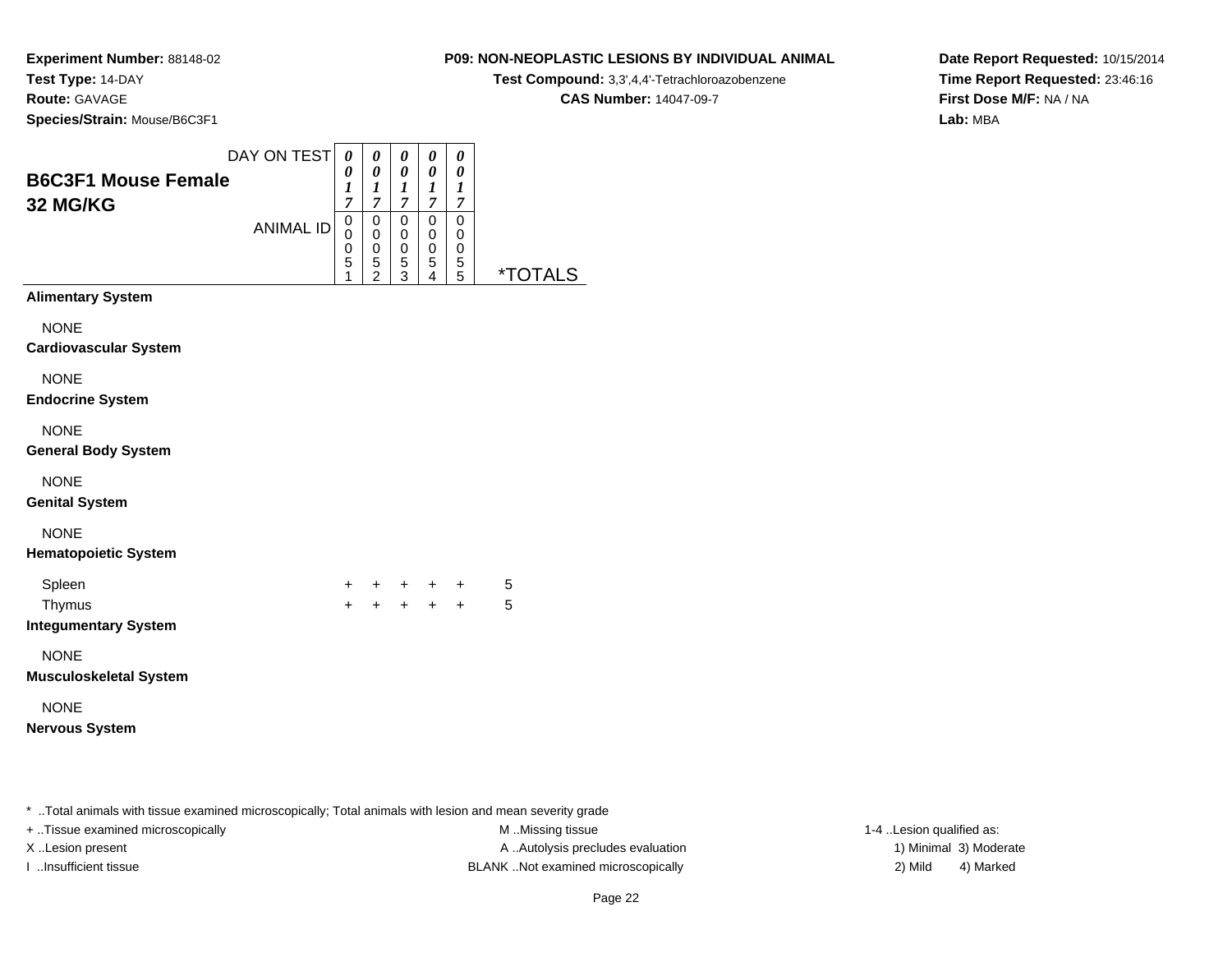#### **P09: NON-NEOPLASTIC LESIONS BY INDIVIDUAL ANIMAL**

**Test Compound:** 3,3',4,4'-Tetrachloroazobenzene

**CAS Number:** 14047-09-7

**Date Report Requested:** 10/15/2014**Time Report Requested:** 23:46:16**First Dose M/F:** NA / NA**Lab:** MBA

|                                        | DAY ON TEST      |             |        |        | 0      | 0           |  |
|----------------------------------------|------------------|-------------|--------|--------|--------|-------------|--|
| <b>B6C3F1 Mouse Female</b><br>32 MG/KG |                  | 0<br>−      | 0      | 0<br>, | 0<br>− | 0<br>−      |  |
|                                        | <b>ANIMAL ID</b> | 0<br>0<br>C |        |        |        | 0<br>0<br>0 |  |
|                                        |                  | 5           | 5<br>ົ | 5<br>◠ | 5      | 5<br>5      |  |

NONE

**Respiratory System**

NONE

**Special Senses System**

NONE

**Urinary System**

NONE

\* ..Total animals with tissue examined microscopically; Total animals with lesion and mean severity grade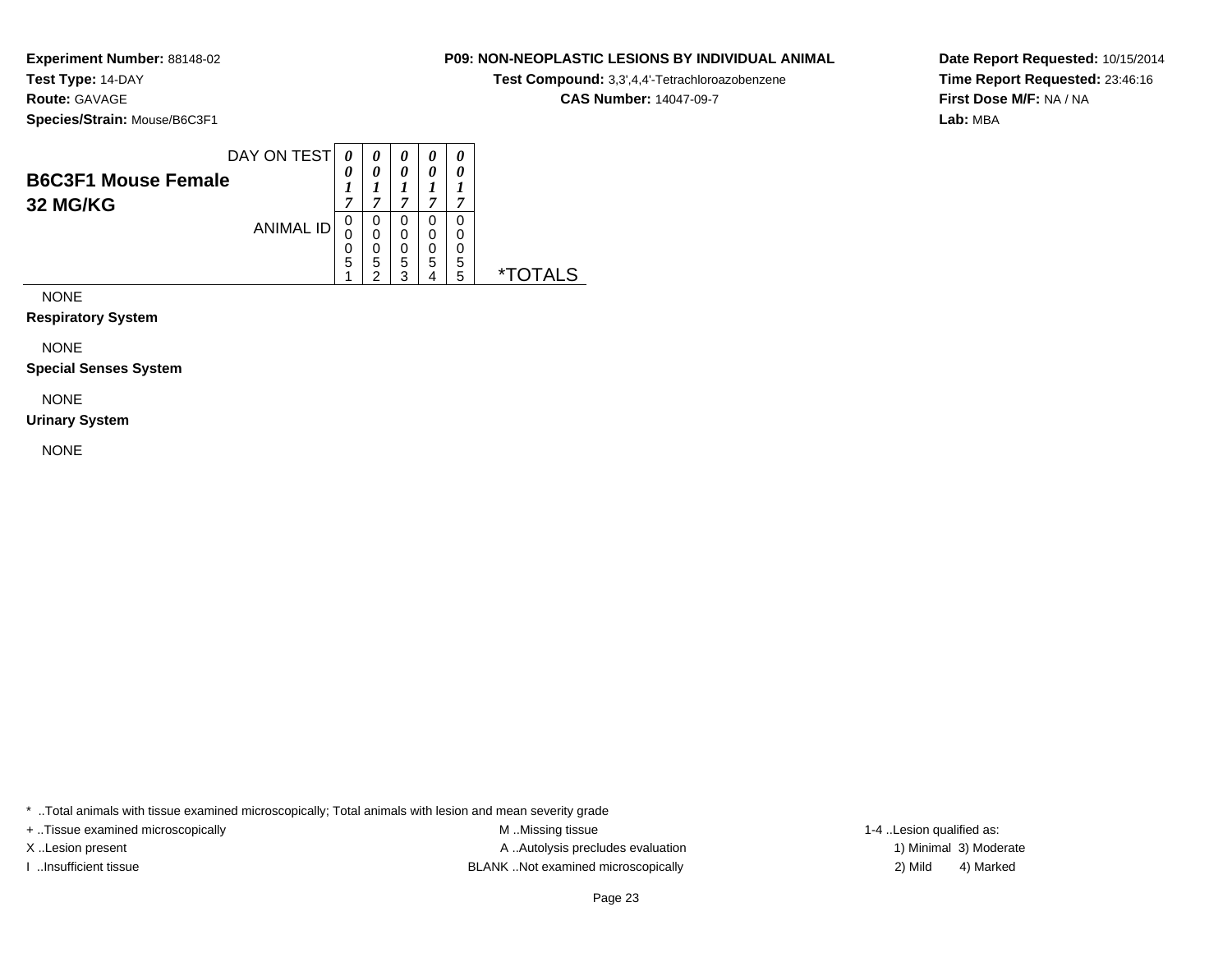**Route:** GAVAGE

**Species/Strain:** Mouse/B6C3F1

#### **P09: NON-NEOPLASTIC LESIONS BY INDIVIDUAL ANIMAL**

**Test Compound:** 3,3',4,4'-Tetrachloroazobenzene

**CAS Number:** 14047-09-7

**Date Report Requested:** 10/15/2014**Time Report Requested:** 23:46:16**First Dose M/F:** NA / NA**Lab:** MBA

| <b>B6C3F1 Mouse Female</b><br><b>MG/KG</b><br>100 | DAY ON TEST<br><b>ANIMAL ID</b> | 0<br>0<br>1<br>$\overline{7}$<br>0<br>0<br>0<br>5 | 0<br>0<br>1<br>$\overline{7}$<br>$\mathbf 0$<br>0<br>0<br>5 | 0<br>0<br>1<br>$\overline{7}$<br>$\mathbf 0$<br>0<br>0<br>5 | 0<br>0<br>$\boldsymbol{l}$<br>$\overline{7}$<br>$\mathbf 0$<br>0<br>0<br>5 | 0<br>0<br>$\boldsymbol{l}$<br>7<br>0<br>0<br>$\mathbf 0$<br>6 |                       |   |     |
|---------------------------------------------------|---------------------------------|---------------------------------------------------|-------------------------------------------------------------|-------------------------------------------------------------|----------------------------------------------------------------------------|---------------------------------------------------------------|-----------------------|---|-----|
|                                                   |                                 | 6                                                 | $\overline{7}$                                              | 8                                                           | 9                                                                          | 0                                                             | <i><b>*TOTALS</b></i> |   |     |
| <b>Alimentary System</b>                          |                                 |                                                   |                                                             |                                                             |                                                                            |                                                               |                       |   |     |
| Gallbladder                                       |                                 | +                                                 | +                                                           | +                                                           | +                                                                          | +                                                             | 5                     |   |     |
| Liver                                             |                                 | $\ddot{}$                                         | $+$                                                         | $\ddot{}$                                                   | $\ddot{}$                                                                  | $\ddot{}$                                                     | 5                     |   |     |
| Hematopoietic Cell Proliferation                  |                                 | 1                                                 |                                                             |                                                             |                                                                            |                                                               |                       | 1 | 1.0 |
| Stomach, Forestomach                              |                                 | $\ddot{}$                                         | +                                                           | +                                                           | +                                                                          | $\ddot{}$                                                     | 5                     |   |     |
| Stomach, Glandular                                |                                 | $\ddot{}$                                         | $\ddot{}$                                                   | $\ddot{}$                                                   | $\ddot{}$                                                                  | $\div$                                                        | 5                     |   |     |
| <b>Cardiovascular System</b>                      |                                 |                                                   |                                                             |                                                             |                                                                            |                                                               |                       |   |     |
| <b>NONE</b><br><b>Endocrine System</b>            |                                 |                                                   |                                                             |                                                             |                                                                            |                                                               |                       |   |     |
| <b>NONE</b><br><b>General Body System</b>         |                                 |                                                   |                                                             |                                                             |                                                                            |                                                               |                       |   |     |
| <b>NONE</b><br><b>Genital System</b>              |                                 |                                                   |                                                             |                                                             |                                                                            |                                                               |                       |   |     |
| <b>NONE</b><br><b>Hematopoietic System</b>        |                                 |                                                   |                                                             |                                                             |                                                                            |                                                               |                       |   |     |
| Lymph Node, Mesenteric                            |                                 | +                                                 |                                                             | +                                                           | +                                                                          | +                                                             | 5                     |   |     |
| Spleen                                            |                                 | +                                                 | $\ddot{}$                                                   | $\ddot{}$                                                   | $\ddot{}$                                                                  | $\ddot{}$                                                     | 5                     |   |     |
| Hematopoietic Cell Proliferation                  |                                 | 1                                                 |                                                             | $\mathbf{1}$                                                | $\mathbf{1}$                                                               | 1                                                             |                       | 4 | 1.0 |
| Lymph Follic, Atrophy                             |                                 |                                                   | 1                                                           | 1                                                           |                                                                            | 1                                                             |                       | 3 | 1.0 |

\* ..Total animals with tissue examined microscopically; Total animals with lesion and mean severity grade